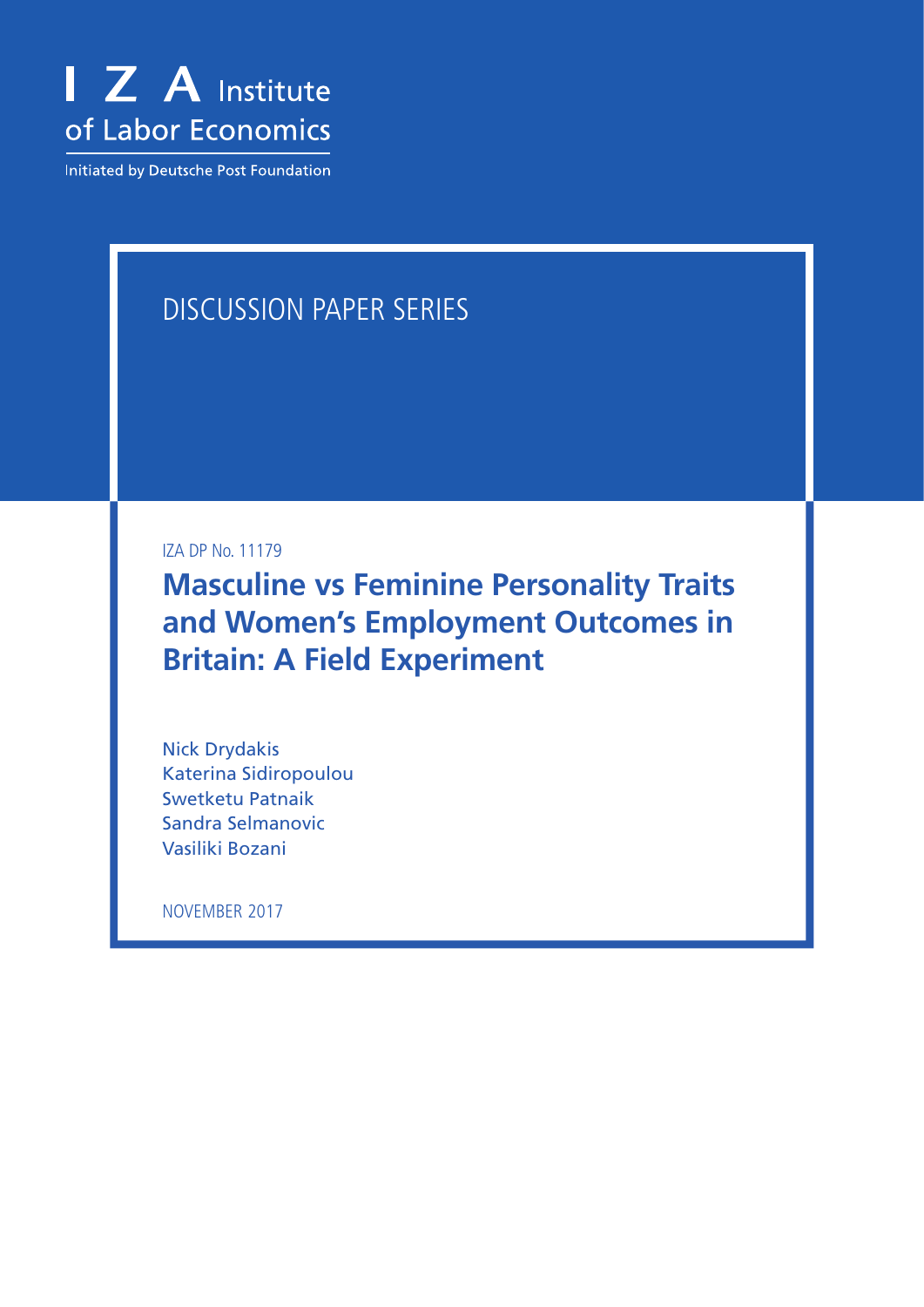

Initiated by Deutsche Post Foundation

### DISCUSSION PAPER SERIES

IZA DP No. 11179

## **Masculine vs Feminine Personality Traits and Women's Employment Outcomes in Britain: A Field Experiment**

**Nick Drydakis** *Anglia Ruskin University and IZA*

**Katerina Sidiropoulou** *Anglia Ruskin University*

**Swetketu Patnaik** *Anglia Ruskin University*

NOVEMBER 2017

**Sandra Selmanovic** *Anglia Ruskin University*

**Vasiliki Bozani** *University of Cyprus*

Any opinions expressed in this paper are those of the author(s) and not those of IZA. Research published in this series may include views on policy, but IZA takes no institutional policy positions. The IZA research network is committed to the IZA Guiding Principles of Research Integrity.

The IZA Institute of Labor Economics is an independent economic research institute that conducts research in labor economics and offers evidence-based policy advice on labor market issues. Supported by the Deutsche Post Foundation, IZA runs the world's largest network of economists, whose research aims to provide answers to the global labor market challenges of our time. Our key objective is to build bridges between academic research, policymakers and society.

IZA Discussion Papers often represent preliminary work and are circulated to encourage discussion. Citation of such a paper should account for its provisional character. A revised version may be available directly from the author.

**IZA – Institute of Labor Economics**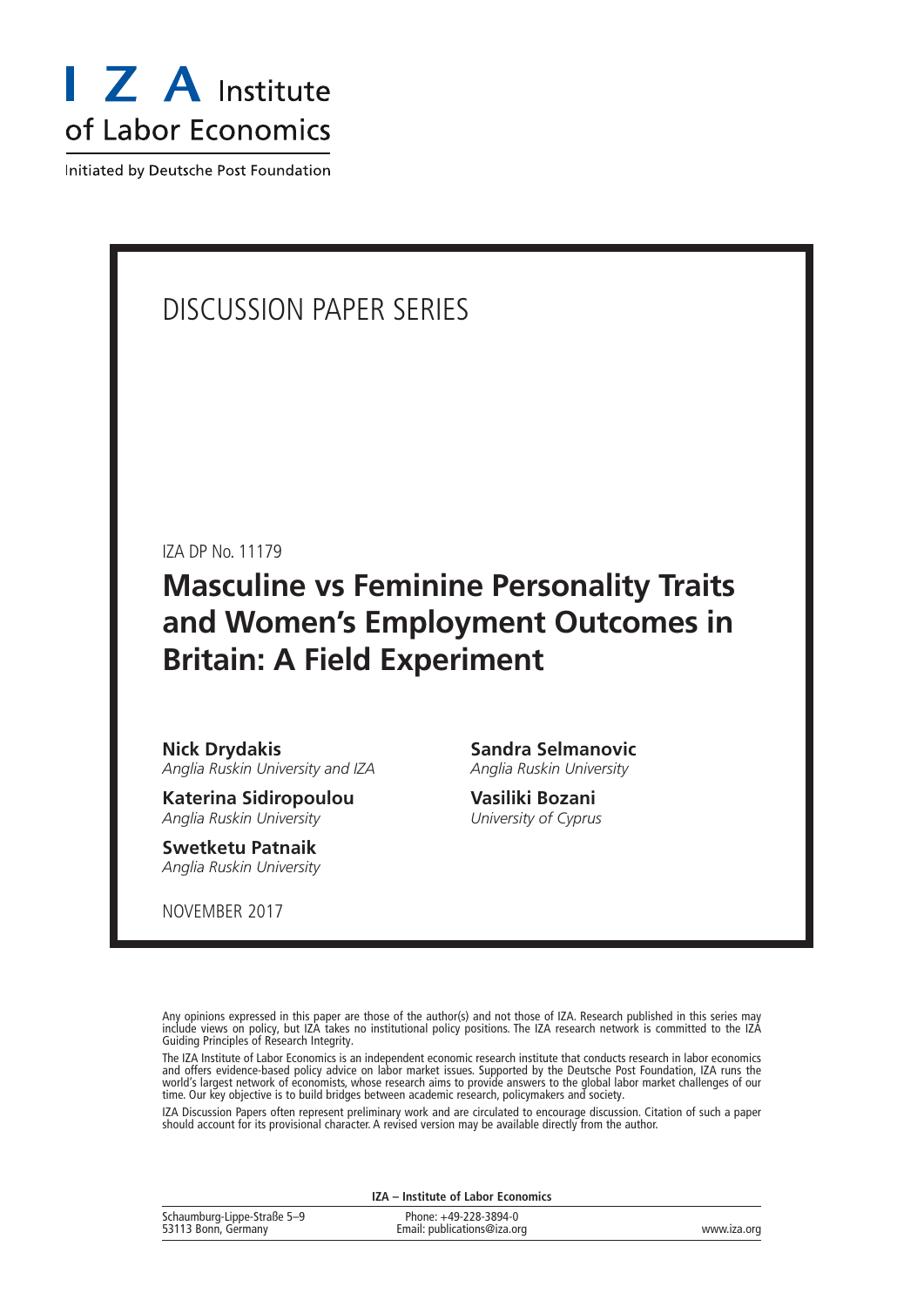# ABSTRACT

# **Masculine vs Feminine Personality Traits and Women's Employment Outcomes in Britain: A Field Experiment**

In the current study, we utilized a correspondent test to capture the way in which firms respond to women who exhibit masculine and feminine personality traits. In doing so, we minimized the potential for reverse causality bias and unobserved heterogeneities to occur. Women who exhibit masculine personality traits have a 4.3 percentage points greater likelihood of gaining access to occupations than those displaying feminine personality traits. In both male- and female-dominated occupations, women with masculine personality traits have an occupational access advantage, as compared to those exhibiting feminine personality traits. Moreover, women with masculine personality traits take up positions which offer 10 percentage points higher wages, in comparison with those displaying feminine personality traits. Furthermore, wage premiums are higher for those exhibiting masculine personality traits in male-dominated occupations, than for female-dominated positions. To the best of our knowledge, this is the first field experiment to examine the effect of masculine and feminine personality traits on entry-level pay scales. As feminine personality traits are stereotypically attributed to women, and these characteristics appear to yield fewer rewards within the market, they may offer one of many plausible explanations as to why women experience higher unemployment rates, whilst also receiving lower earnings, as compared to men.

| <b>JEL Classification:</b> | J16, J31                                                                           |
|----------------------------|------------------------------------------------------------------------------------|
| Keywords:                  | masculine traits, feminine traits, occupational access, wages,<br>field experiment |

#### **Corresponding author:**

Nick Drydakis Centre for Pluralist Economics Department of Economics and International Business Lord Ashcroft International Business School Anglia Ruskin University East Road Cambridge, CB1 1PT United Kingdom E-mail: nick.drydakis@anglia.ac.uk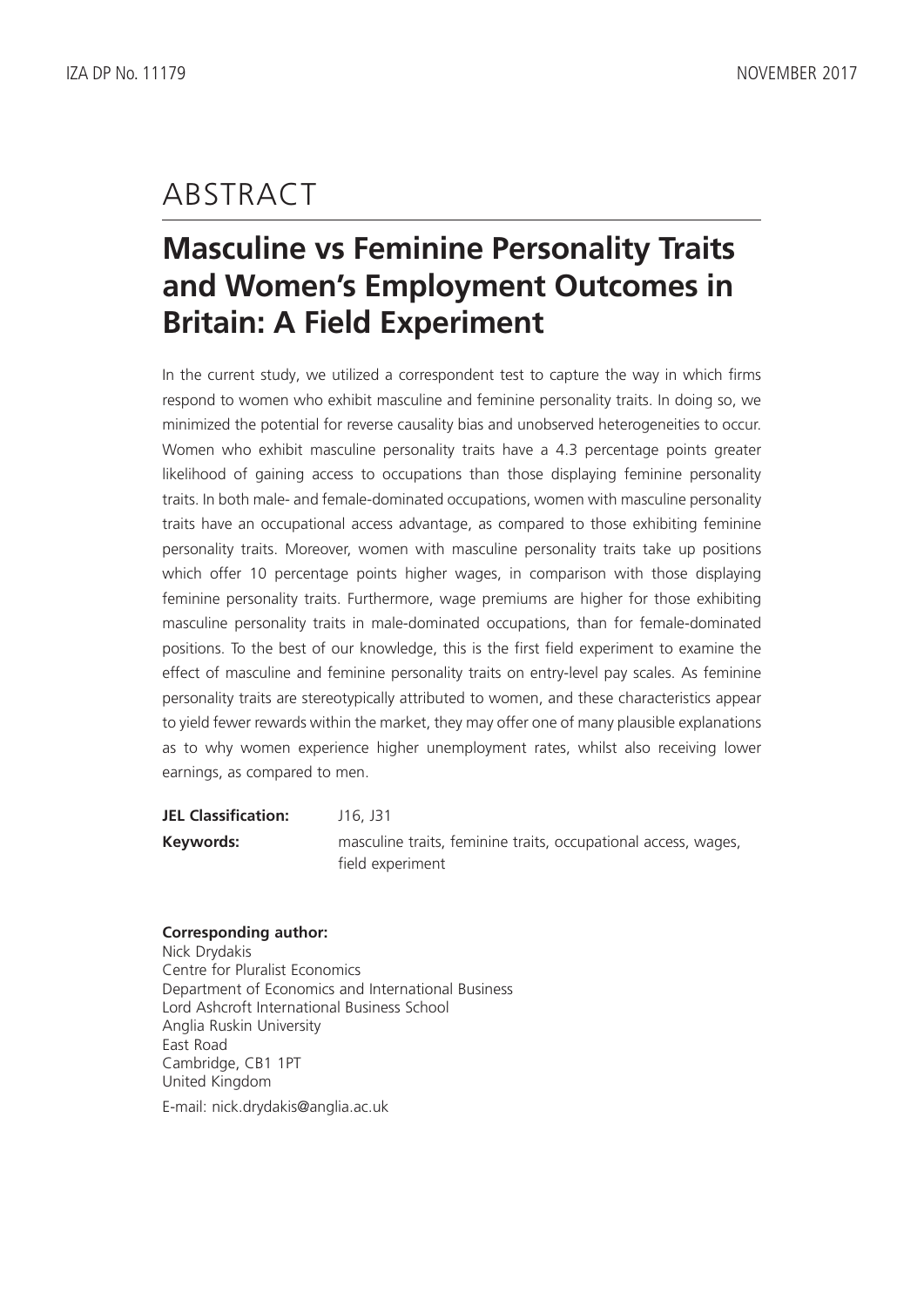#### **1. Introduction**

By applying a field experiment design, within a Britain-based setting, we examine whether masculine personality traits in women generate better job market prospects, as compared to feminine personality traits. Although dozens of scholarly papers have explored the relationship between gender (i.e., male and female) and labour market outcomes (e.g., Weichselbaumer and Winter-Ebmer, 2005), the importance of individual masculine and feminine personality traits as casual determinants of labour market outcomes has, unfortunately, been the subject of little empirical investigation (Weichselbaumer, 2004).

Some studies have emphasized the role of personality traits in individual job market success (e.g., Osborne Groves, 2005; Heckman, et al., 2006; Mueller and Plug, 2006; Waddel, 2006; Borghans et al., 2008; Almlund et al., 2011). For instance, when utilizing the Big Five Sex-Role Inventory (Bem, 1981), studies have identified a negative association between aggression, external locus of control and wages (Osborne Groves, 2005), and a positive association between emotional stability, conscientiousness, non-agreeableness, openness to experience and wages (Nyhus and Pons, 2005; Mueller and Plug, 2006; Almlund et al., 2011). In general, personality traits are perceived as productivity-related attributes. They have the capacity to influence wages and/or preferences, which can, in turn, affect education and occupational sorting and/or manifest as characteristics which result in positive or negative workplace biases displayed by colleagues, employers and customers (Heckman et al., 2006; Mueller and Plug, 2006).

Studies have suggested that two important characteristics, namely individual masculine and feminine personality traits, are associated with job market prospects (Acker, 1990; Weichselbaumer, 2004; Franzway et al., 2009; Heilman, 2012). Masculinity, which refers to traits which are stereotypically attributed to men, is typified by the image of a strong, technically competent, ambitious, self-sufficient and authoritative leader who can maintain

[2]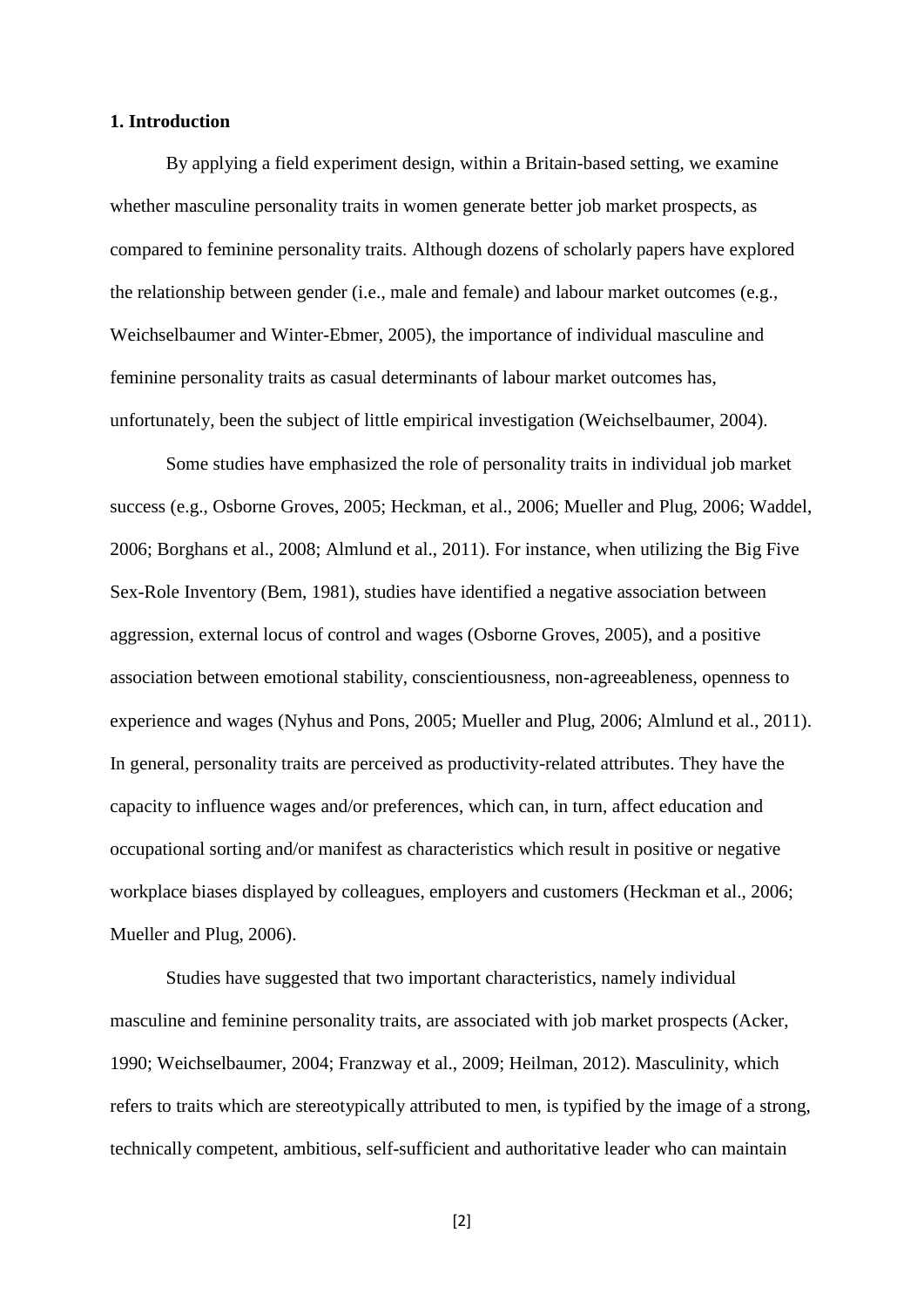control of his emotions (Connell 1987; Hoftede, 2001). Conversely, femininity, comprising traits which are stereotypically attributed to women, is associated with empathy, sensitivity, loyalty, and a caring disposition (Kolb, 1999; Heilman, 2012).

Commonly held assumptions are that not only do men and women differ, but they also tend to act like polar opposites, with women appearing to lack the qualities which are most prevalent in men, and vice versa (Heilman, 2012). For example, dominance is an acceptable trait in men, but is less socially acceptable in women; in contrast, women are permitted to display weakness, whereas this trait is viewed as unacceptable in men (Rudman et al., 2008). These characterizations are consistent across various cultures, time spans and diverse employment settings (Auster and Ohm, 2000; Schein, 2001; Ozkan and Lajunen, 2005; Rudman et al., 2008; Heilman, 2012; Xiumei et al., 2012). Laboratory studies have shown that women award themselves lower wages, are less likely to demand equivalent wages and are more satisfied to receive lower earnings than their male counterparts (Honeyman and Goodman, 1991; Wajcman, 2000; Williams et al., 2010).

It is important to note, however, that individual men and women are not passively shaped by gender-typical behaviour, as they also have the capacity to develop atypical gender behavioural traits (Forseth, 2005). Men and women are not born with masculinity and femininity as part of their genetic make-up; rather, it is a concept into which they are acculturated (Berger et al., 1995). Furthermore, what is regarded as gender-appropriate can alter over time, and gender assumptions are invariably interpolated by cultural, historical and geographical location-related factors (Cornwall and Lindisfarne, 1994). The combined effect of gender equality, feminism and the gay movement has challenged traditional concepts formed of feminine women and masculine men (Wayne and Cordeiro, 2003; Messerschmidt, 2004).

[3]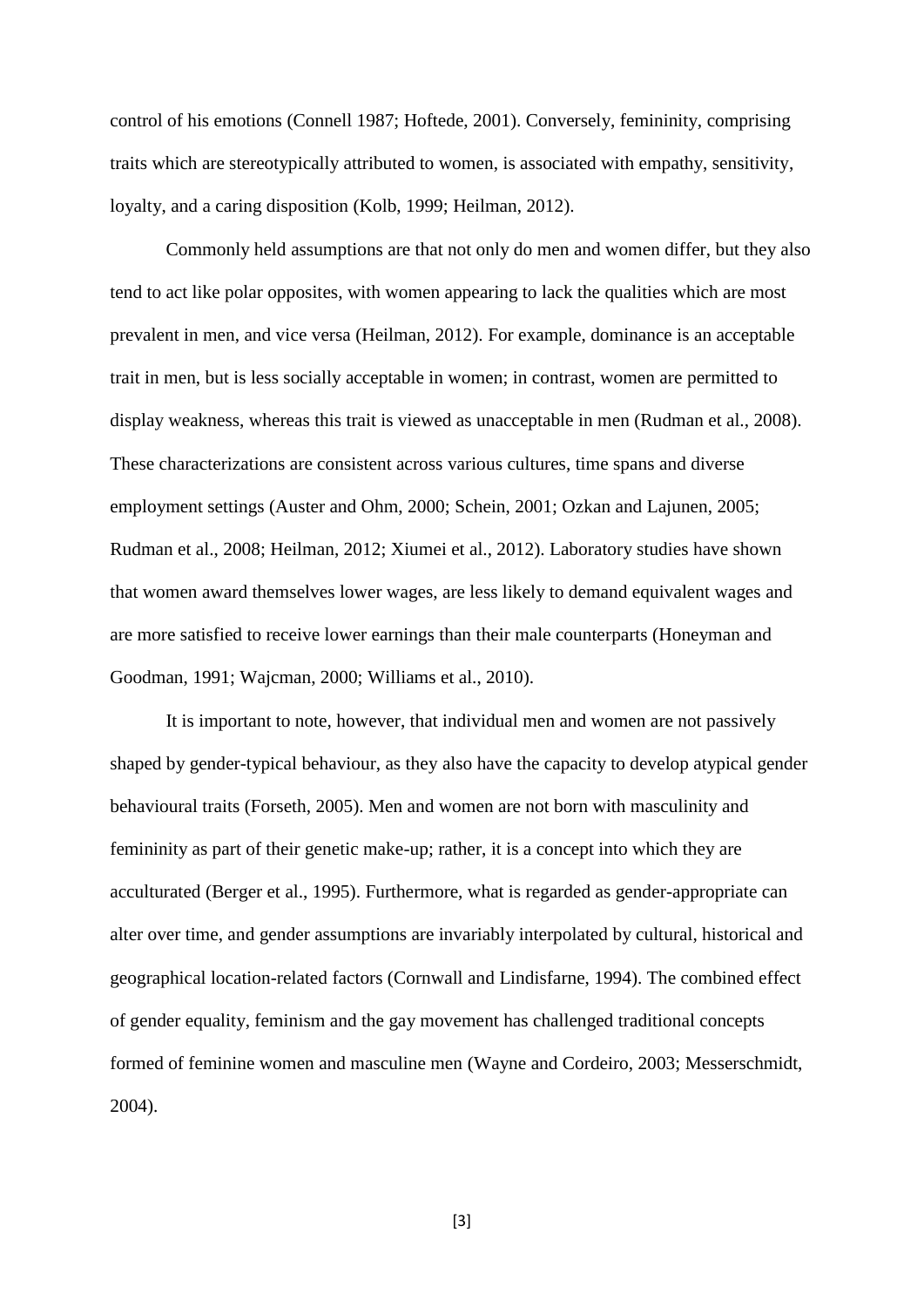In considering these patterns, we suggest that some women might develop and adopt masculine personality traits, and maximize their use based on gender-atypical behaviours. By utilizing a correspondent test (Drydakis, 2015), in the current study, we can directly capture the way in which firms respond to individuals who exhibit masculine and feminine personality traits. In reality, masculine and feminine personality traits may be a probable outcome of wage-related differentials. Top-ranking positions (with correspondingly higher wages), specific roles and responsibilities and qualities regarded as ideal employee characteristics may require a more masculine-oriented personality. Our experimental approach could isolate reverse causality bias, as well as offer clear evaluations of the effect of masculine and feminine personality traits on occupational access and wage distribution.

The remainder of the paper is organized as follows: the study's hypothesis is proposed in the next section; Section 3 describes the experiment; and Section 4 presents the results, followed by a discussion and the conclusions we have drawn.

#### **2. Theoretical framework**

Stereotypically male qualities comprise the traits which characterize successful employees, while, conversely, femininity is not closely aligned with workplace success (Prentice and Carranza, 2002; Franzway et al., 2009). Masculine personality traits are perceived to be important human capital characteristics, which signal essential employee productivity assets (Budig, 2002; Franzway et al., 2009). Laboratory studies have suggested that positive associations exist between men, masculinity and wealth (Williams et al., 2010). Leadership capability is signalled through masculinity, which, in turn, is accompanied by workplace rewards (Franzway et al., 2009; Williams et al., 2010). Several meta-analyses have consistently identified and discussed the role played by masculinity as a primary predictor of workplace progression (e.g., Lefkowitz and Zeldow, 2006).

[4]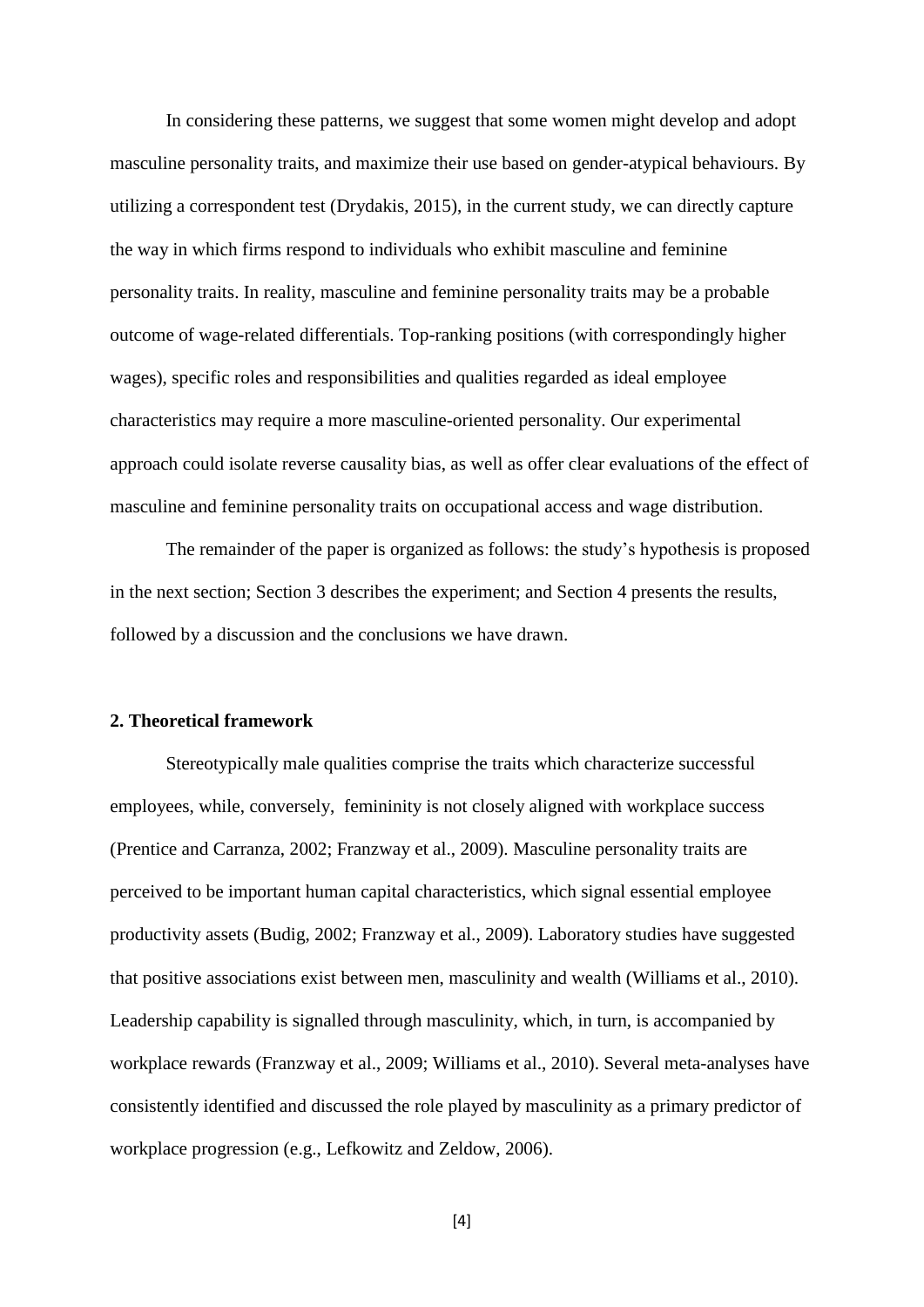Women who minimize their feminine associations and engage in compensatory gendered practices can assume dominant positions, as their masculine traits become an important production asset (Budig, 2002; Forseth, 2005; Hewlett and Luce, 2005; Koenig et al., 2011). Professional skills may not always be an effective means by which women can convey authority and competency, while masculine personality traits can also serve as an external signalling function within the workplace (Rudman and Phelan, 2008; O'Neill and O'Reilly, 2010). Numerous studies have shown that the attitudes held by women who excel in their careers include high self-efficacy, a strong desire to succeed and provide leadership and the general adoption of career, as opposed to family identity (Eagly and Steffen, 1984; Eagly et al., 2000; Hewlett and Luce, 2005; Koenig et al., 2011). Women are becoming more similar to men in terms of their career aspirations and achievements. They are also more inclined to view themselves as possessing qualities associated with strong leadership (Dennis and Kunkel, 2004; Eagly, 2005; Wong, 2005; Koenig et al., 2011; Vongas and Al Hajj, 2015).

Feminine personality traits in women may encompass characteristics which reduce opportunities for entering an occupation, career advancement and wage increases (Dennis and Kunkel, 2004; Koenig et al., 2011). Consistent with existing theoretical and empirical evaluations, we have put forward the following hypothesis regarding masculinity, femininity and outcomes for women within the labour market:

*Hypothesis: Masculine personality traits generate better labour market outcomes for women, as compared to feminine personality traits.* 

The study's hypothesis is based on the assumptions that in the labour market masculine personality traits may increase competency levels, while, conversely, feminine personality traits may jeopardize authority and leadership opportunities (Williams and Best, 1990; Levin, 2001; Schein, 2001; Wong, 2005; Franzway et al., 2009). The psychological and sociological studies referred to in this section focus on several different occupational groups,

[5]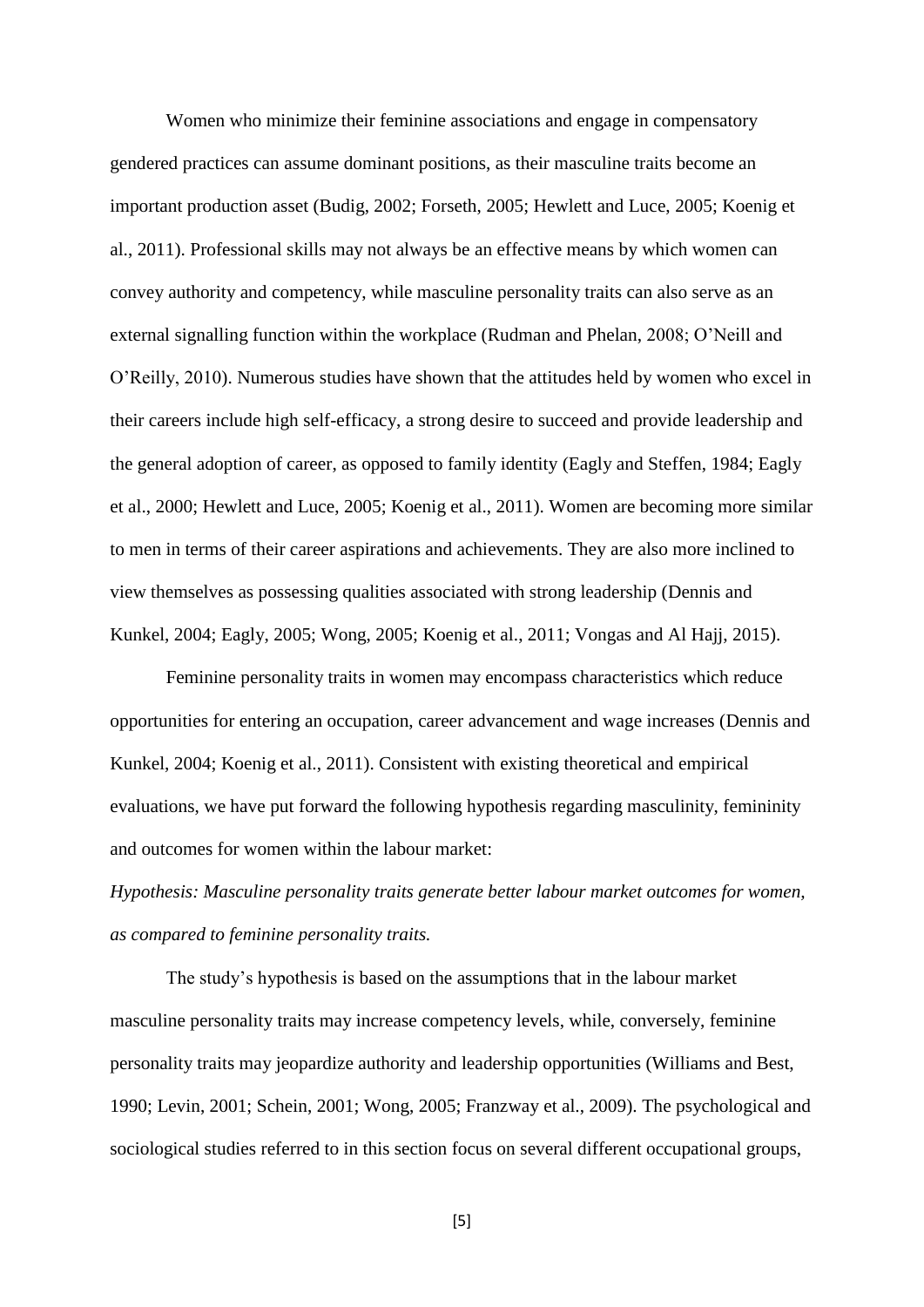such as engineering, the police force, the construction industry, trade, business and banking, social care and education. Ultimately, they have all reached the same conclusion, regardless of employee gender and occupation, as well as the gender composition within specific occupational groups: masculine personality traits are associated with workplace success (Levin, 2001; Budig, 2002; Forseth, 2005; Hewlett and Luce, 2005).

#### **3. Design of the experiment**

Over a seven-month period, between January–July, 2017, we submitted written job applications comprising carefully matched pairs, in response to vacancies advertised in Britain's capital city of London. The objective was to assess differences in treatment due to masculine or feminine personality traits, at the initial stages of an application selection process (Drydakis, 2015). The fictitious applications were similar in all other relevant respects, but one. Therefore, the personality traits depicted of these women were the only characteristic that differed between the two applications (Weichselbaumer, 2004; Drydakis, 2015). Both applications were submitted to the same firm, and the degree of personality trait bias was measured by calculating the difference in the number of invitations for interview that members of each group received. Moreover, other relevant information was recorded, for example, if a recruitment advertisement clearly stated the remuneration associated with the post, thus allowing us to evaluate whether masculine or feminine personality traits would affect the wage being offered (Drydakis, 2015).

The applications submitted matched the profile of unmarried, white, British females, who were 21 years of age and currently in their third year of a Bachelor of Science degree programme. The students were studying psychology, business studies or education (primary level). All students were expecting to achieve an upper second class honours qualification (i.e., 2:1). In all cases, we matched addresses on the basis of postal codes to indicate the same

[6]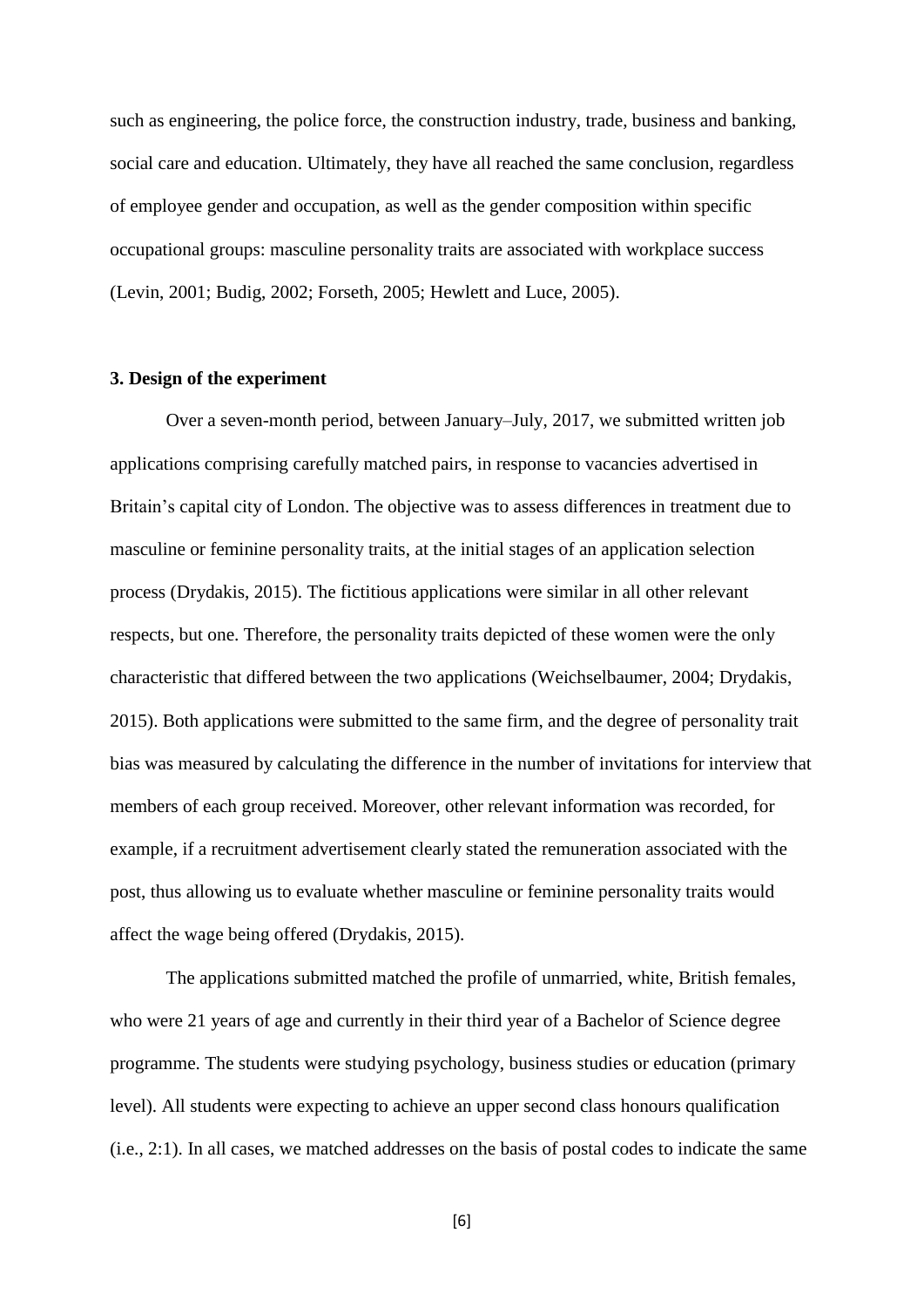social class status. We applied for entry-level jobs, consistent with their fields of study. The positions were based in a wide range of work environment settings, such as roles in businesses which typically represent male-dominated occupations, as well as positions in education and social services, which are generally regarded as female-dominated occupations (Office for National Statistics, 2013).

In half of the paired applications submitted, women were self-characterized as portraying leadership traits, a competitive mindset and willingness to take risks; this comprised the so-called 'women with masculine personality traits' cohort (Bem, 1981). In the other half of the paired applications, women were self-characterized as being gentle, friendly and affectionate; reflecting the so-called 'women with feminine personality characteristics' group (Bem, 1981). Scientists have used the Bem Sex Role Inventory (Bem, 1981) to provide a measure of gender-role stereotyping (Archer and Lloyd, 2002; Ozkan and Lajunen, 2005; Calvo-Salguero et al., 2008). In the latter inventory, gender stereotypes refer to the beliefs people hold in relation to members categorized as 'man' or 'woman' (Archer and Lloyd, 2002). The stereotypical descriptions of men and women have emerged from repeated observations of genders engaging in different social roles<sup>1</sup> (Ozkan and Lajunen, 2005; Calvo-

 $1$  Based on Bem's (1981) theoretical predictions, traits are classified as masculine if they are appraised, from a societal perspective, as more suitable for men than women. Conversely, feminine traits are those deemed to be more appropriate for women than men. Bem's (1981) theory is built on the assumption that masculinity and femininity operate on separate continuums, allowing individuals to embody both characteristics. Recent attempts to validate the content of the Bem Sex Role Inventory masculinity and femininity scales provide evidence for the persistence of these stereotypes throughout different countries (Holt and Ellis, 1998; Auster and Ohm, 2000; Ozkan and Lajunen, 2005; Xiumei et al., 2012).

 $\overline{\phantom{a}}$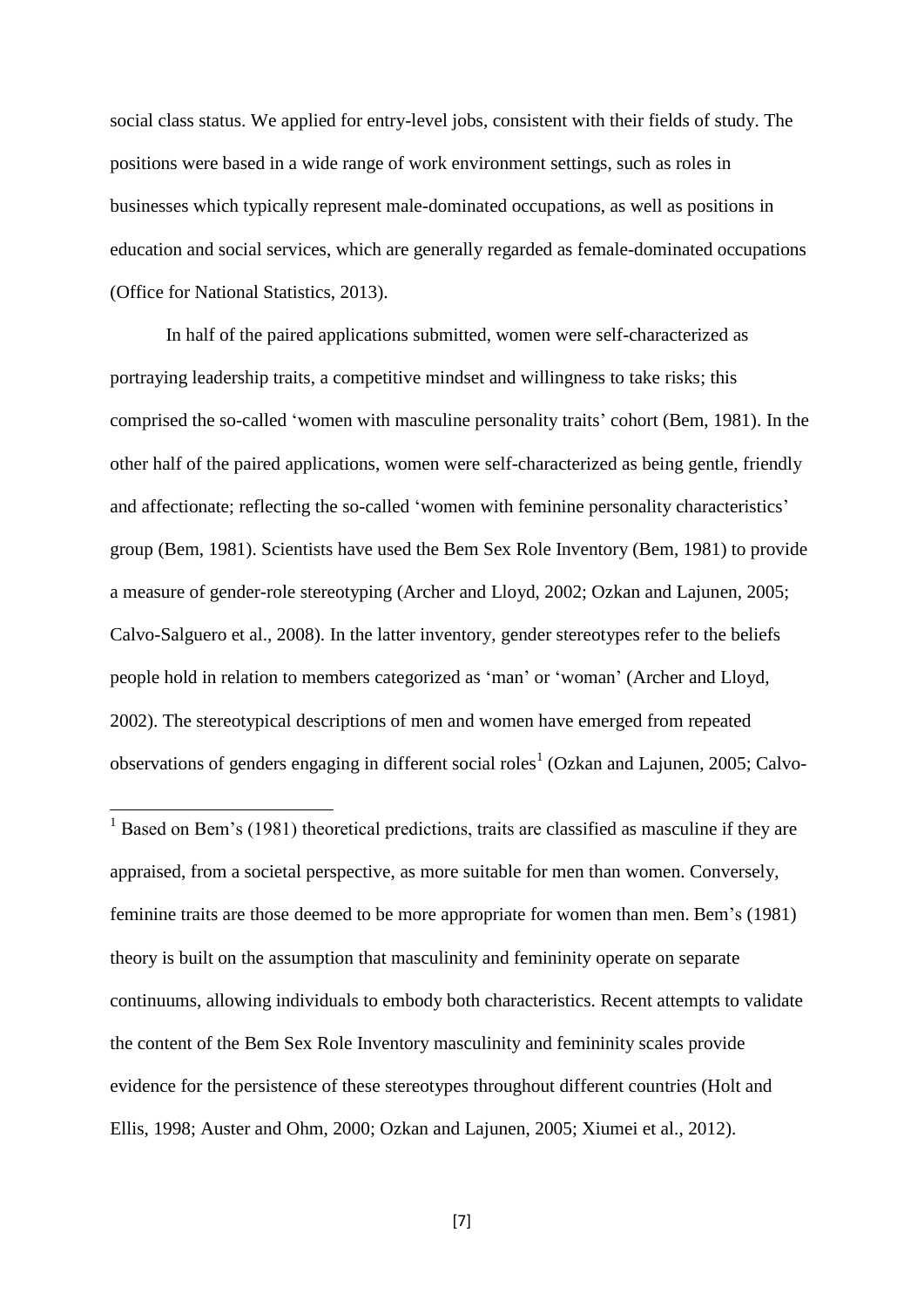Salguero et al., 2008). Indeed, a recent United Kingdom-based study has shown that gender typecasting continues to prevail, thus affecting gender evaluations (WorldPay Zinc, 2013). People are prone to stereotyping men and women based on their gender. Men view women as more caring, compassionate and empathetic (WorldPay Zinc, 2013). Men, however, are regarded by women as the stronger sex (WorldPay Zinc, 2013). In addition, genderstereotypical hobbies were included in the applications submitted for the purposes of this study. Women with masculine personality traits were portrayed as having an interest in hiking and chess. In contrast, women with feminine personality traits were depicted as interested in flower arranging and jewelry-making.

The format of each application differed for every pair submitted, whereby distinctive application styles were used and distributed evenly among the two applications. Finally, for any one position, one half of the enquiries comprised women with masculine personality traits, while the other half reflected women characterized by feminine personality traits.

#### **4. Results**

### 4.1 Descriptive statistics

The aggregate raw statistics relating to invitations for interview (or filling vacancies) are presented in Table 1. As illustrated in the final line of this table, the net difference in favour of women with masculine personality traits is 25.1 percent. This difference is statistically significant at a 1% level. In addition, women with masculine personality traits experience a 28.2 percent greater likelihood of receiving an invitation for interview to a position in the social services field ( $p<0.05$ ), following by 24.6 percent in the business sector  $(p<0.01)$  and, finally, 22.8 percent in education  $(p<0.10)$ . These patterns suggest that in both male- and female-dominated occupations, women with masculine personality traits have an occupational access advantage, as compared to those displaying feminine personality traits.

[8]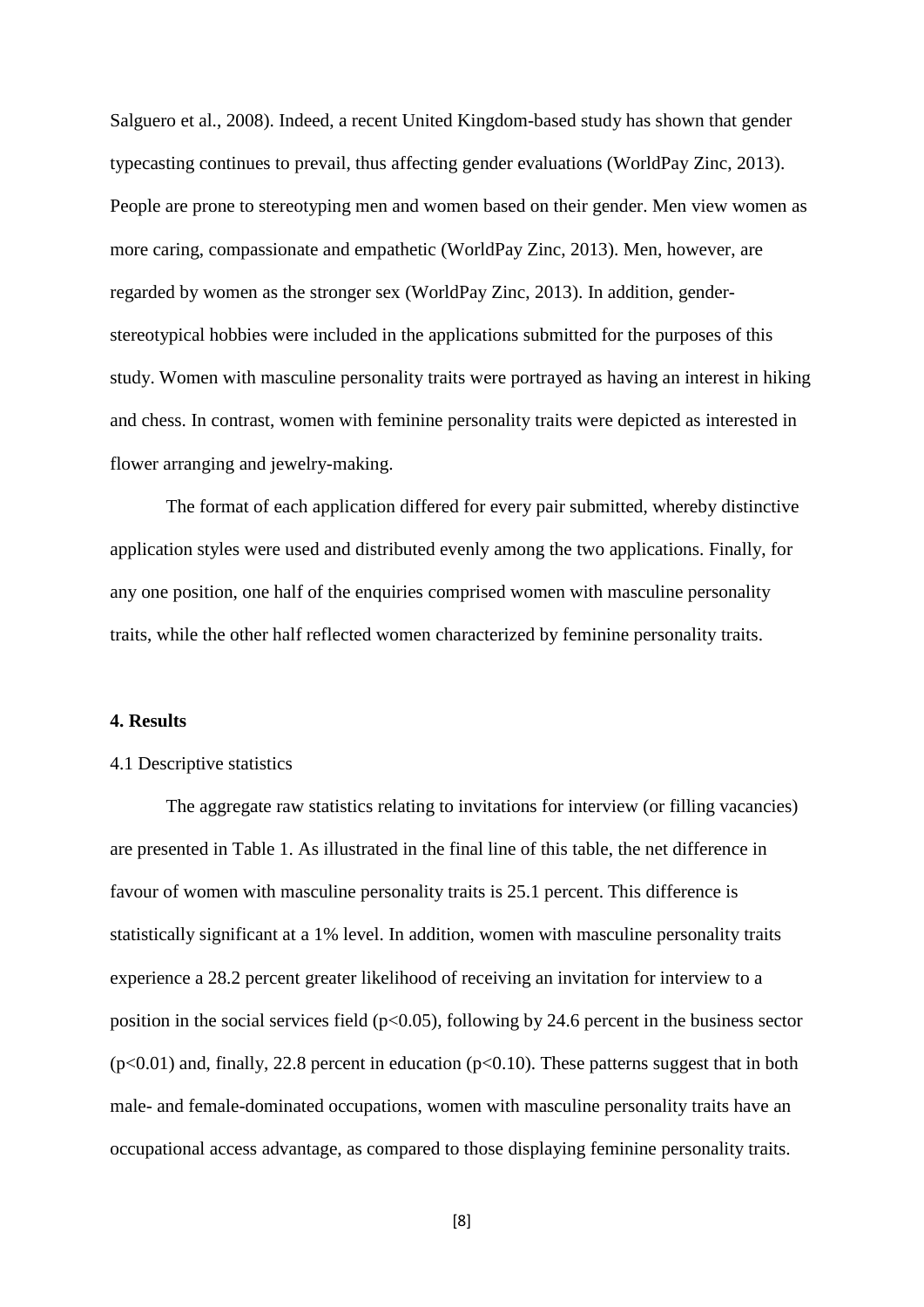However, the relevant difference between male- and female-dominated occupational groups is statistically insignificant ( $x^2$ =0.29, p>0.10).

#### [Table 1]

Table 2 presents the entry-level annual wages for those who received invitations for interview. As illustrated in the final line of this table, women with masculine personality traits were shortlisted for more highly paid positions, as compared to those exhibiting feminine personality traits; i.e., £27,260.8 versus £26,148 British pounds sterling, per annum. This difference is statistically significant at a 5% level. Analysis was undertaken of wage differences for each occupational group, based on masculine and feminine personality traits. The results revealed that wage differentials were highest within the business sector (4.87 percent,  $p<0.05$ ), as compared to the educational (4.30 percent,  $p<0.10$ ) and social services fields (3.6 percent,  $p > 0.10$ ). It appears that wage premiums were higher for those exhibiting masculine personality traits in male-dominated occupations, than for female-dominated positions.

### [Table 2]

#### 4.2 Estimations

In Table 3, Model I, we present the estimates regarding invitations to interview, having controlled for occupational heterogeneity. In all cases, we employed probit models and have reported marginal effects. It is observed that women with masculine personality traits had a 4.3 percentage points greater likelihood of receiving an invitation for interview than women with feminine personality traits. The estimate is statistically significant at a 1% level.

In Model II, we present the results of the logged net annual wages offered where applicants received invitations to interview. We have controlled for occupational heterogeneity. It is observed that women with masculine personality traits were invited for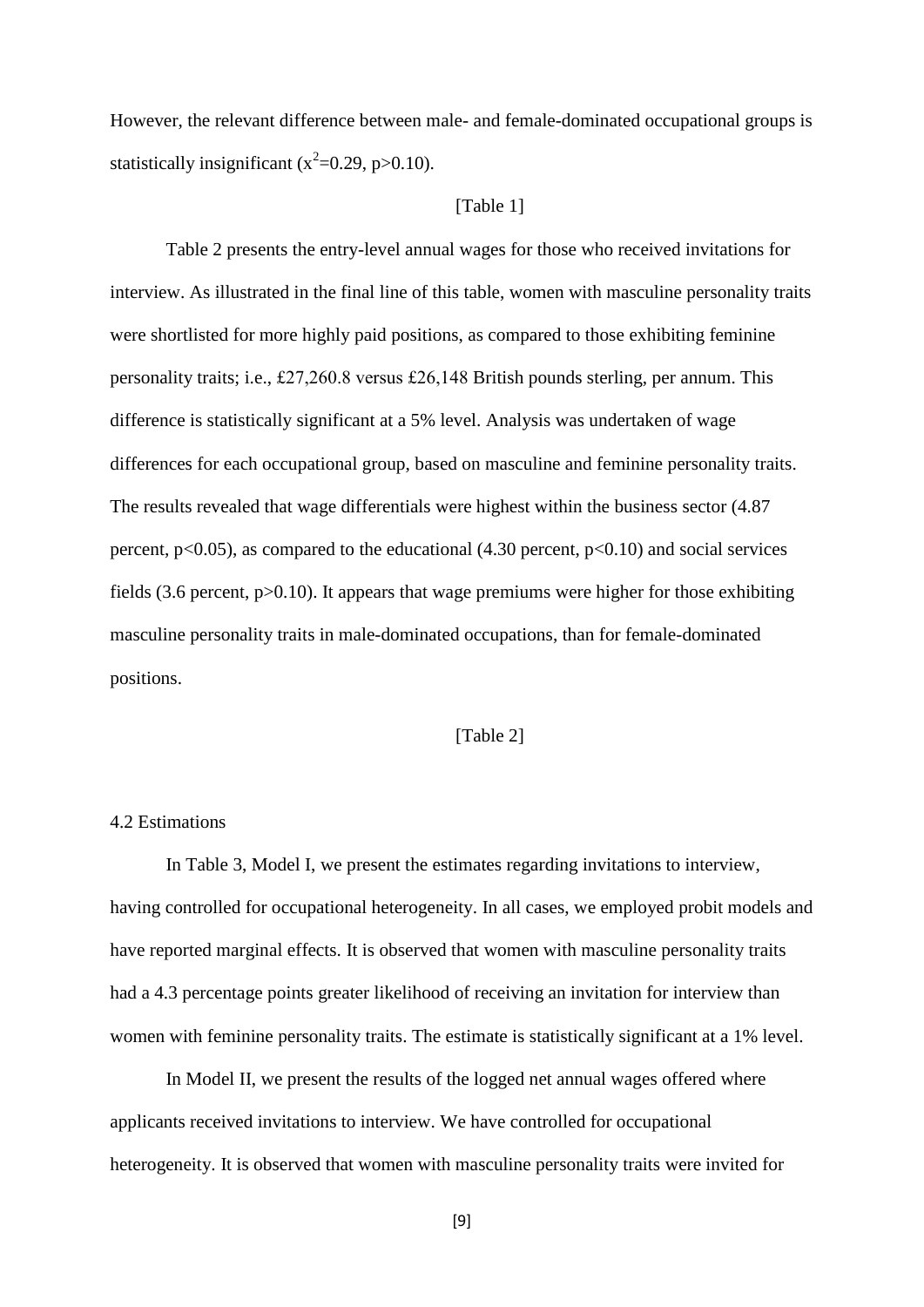interview for vacancies which offered 10 percentage points higher wages, as compared to women with feminine personality traits. The estimate is statistically significant at a 1% level.

Based on these estimations, the study's hypothesis is accepted; thus, masculine personality traits in women generate better occupational access and higher entry-level wages, as compared to feminine personality traits.

[Table 3]

#### **5. Discussion and conclusions**

In this study, we sought to empirically evaluate whether women's masculinity and femininity traits could exert either a positive or negative influence on access to specific occupations, as well as determining entry-level pay scales. By conducting a correspondent test and utilizing the Bem Sex Role Inventory framework (Bem, 1981), we hypothesized and empirically verified that masculine personality traits generate better labour market prospects, as compared to feminine personality traits. Women who conform to feminine personality traits experience reduced occupational access, and are assigned to correspondingly lower paid positions, while those who exhibit masculine personality traits can gain better occupational access, and receive potentially higher remuneration rates. Given the setting for this specific experiment, it appears that women exhibiting feminine personality traits may deviate from this behaviour toward a more desirable masculine role, which employees are expected to perform in order to achieve economic success within the workplace. The occupational access patterns are robust in both male- (business) and female-dominated (education and social services) occupations. In addition, it appears that wage premiums are higher for those exhibiting masculine personality traits in male-dominated occupations, than femaledominated positions. One might argue that in male-dominated jobs, masculine traits are deemed to be more appropriate, and, therefore, are more favourably rewarded.

[10]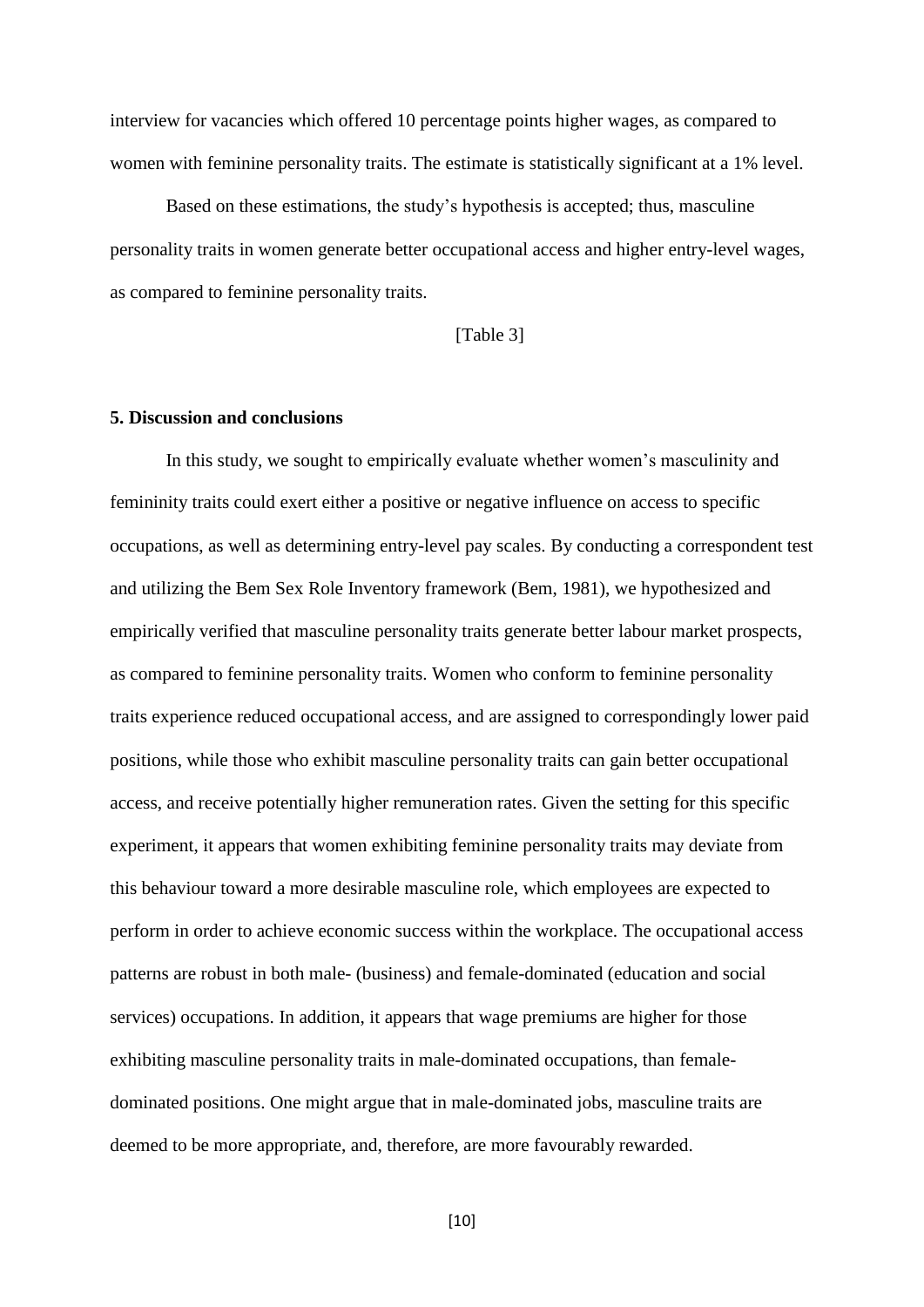The findings to emerge from our experiment are in line with those studies suggesting that masculine personality traits (especially assertiveness, dominance, aggressiveness and leadership) reap greater rewards in terms of remuneration, while their absence impacts negatively upon employment progression (Schein, 2001; Budig, 2002; Bruni et al., 2004; Weichselbaumer, 2004; Forseth, 2005; Wong, 2005; Koenig et al., 2011). Moreover, deviation from feminine personality traits typically associated with women was found to be correlated with better employment prospects. This result adds to the growing body of literature in the social science arena, regarding the relationship between unobserved traits and employee labour market outcomes (Myeller and Plug, 2006; Almlund et al., 2011; Drydakis, 2014; Drydakis, 2015; Drydakis, 2017).

Based on these trends, we may have gained vital insights into the widely-known inferior status women hold within the job market (Weichselbaumer, 2004). As feminine personality traits are stereotypically attributed to women, and these characteristics appear to be less favourably rewarded in the market, they may offer one of many plausible explanations as to why women experience higher unemployment rates, whilst also receiving lower earnings, as compared to men (Drydakis, 2017). The market currently rewards the specific traits stereotypically attributed to men. Therefore, employees exhibiting feminine personality traits may experience discriminatory workplace practices. Women can be disadvantaged in relation to how they are appraised, not simply on the basis of their achievements, or on their productivity levels, but rather on the gender group to which they are aligned (Heilman, 2012). While diversity and equal opportunities are continuously being advocated within workplace settings, nevertheless, masculine personality traits appear to remain prevalent, thus challenging the rhetoric surrounding gender equality.

It is important to note that although our field experiment minimized unobserved heterogeneities and reverse causality bias, we have to highlight that the current findings are

[11]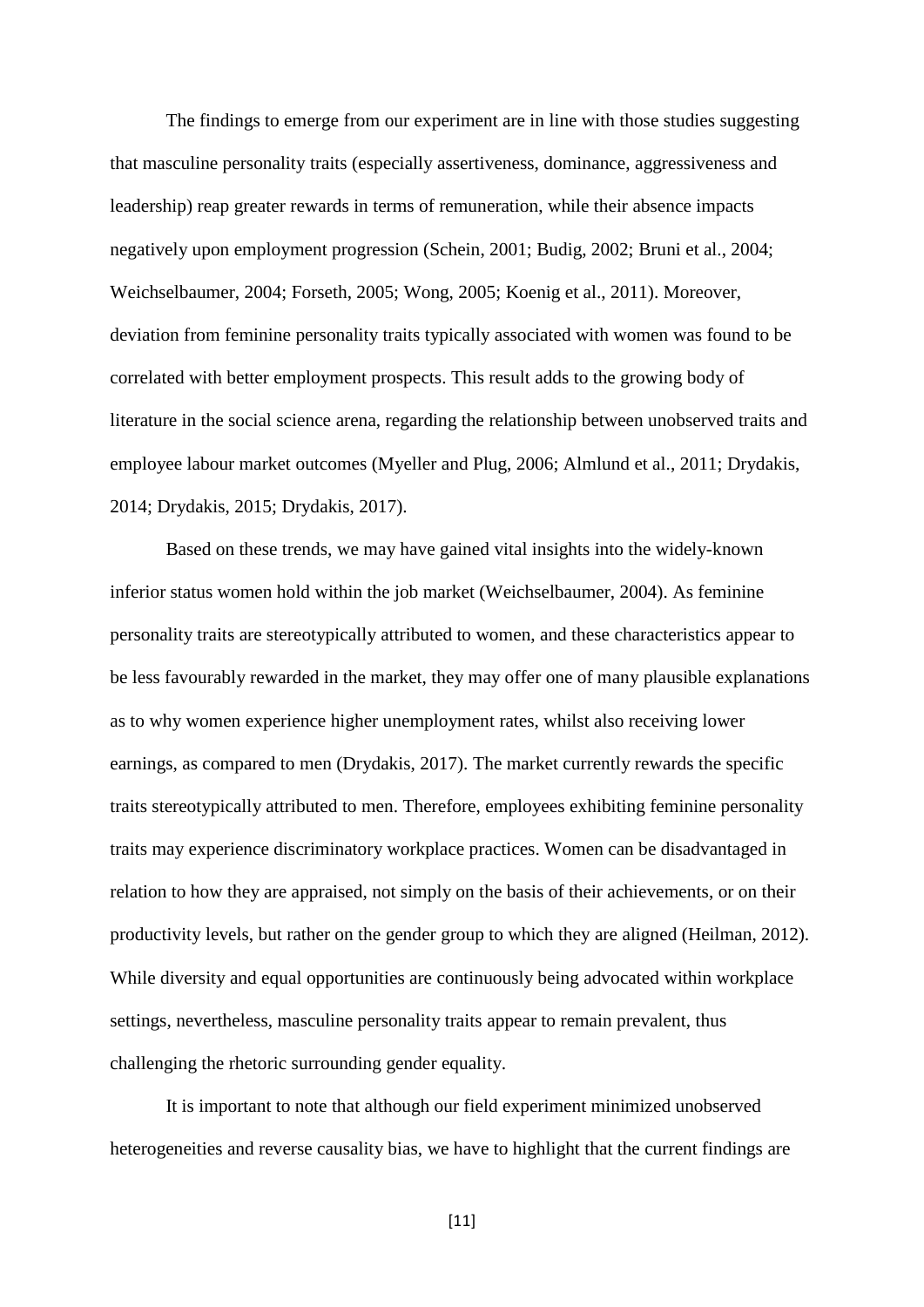solely applicable to the applicants' profile, accentuated masculine and feminine personality traits, choice of occupation and the specific time frame, country and region in which the experiment took place. Consequently, the analysis presented and the results reported are merely an indication of the relationship between masculine and feminine personality traits and labour market outcomes. Any attempt to examine variations in masculine and feminine personality traits, human capital and additional occupational groups, as well as regional and national diversity, would require a further extension of the scope of this study.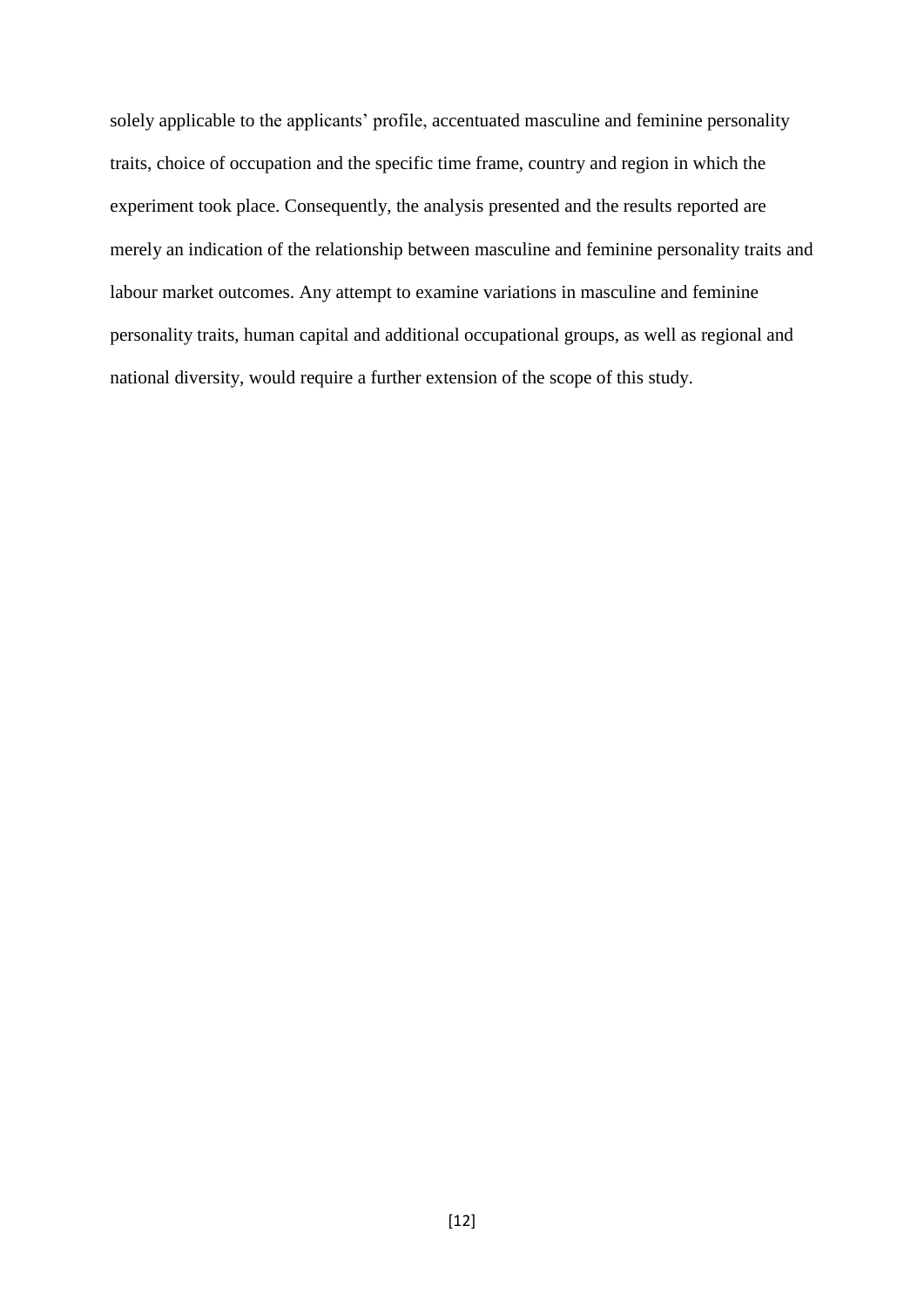#### **References**

- Acker, J. (1990). Hierarchies, Jobs, Bodies: A Theory of Gendered Organizations. *Gender and Society*, Vol. 4, No. 2, pp. 139-158.
- Archer, J. and Lloyd, B. (2002). *Sex and Gender*. Cambridge: Cambridge University Press.
- Almlund, M. Duckworth, A. L. Heckman, J. J. and Kautz, T. (2011). Personality Psychology and Economics. In E. A. Hanushek, S. Machin, and L. Wobmann, (Eds.), *Handbook of the Economics of Education* (pp. 1-181). Amsterdam: Elsevier.
- Auster, C. J. Ohm, S. C. (2000). Masculinity and Femininity in Contemporary American Society: A Reevaluation Using the BEM Sex-Role Inventory. *Sex Roles*, Vol. 43, No 7, pp. 499-528.
- Bem, S. L. (1981). *Bem Sex Role Inventory: Professional Manual*. CA: Consulting Psychologists Press.
- Berger, M. Wallis, B. and Watson, S. (1995). *Constructing masculinity*. London: Routledge.
- Blau, F. D., and Kahn, J. (2007). The Gender Pay Gap. *The Economists' Voice,* Vol. 4, No. 4, pp. 1–6.
- Borghans, L. Duckworth, A. L. Heckman, J. J. and Wel, B. (2008). The Economics and Psychology of Personality Traits. *Journal of Human Resources*, Vol. 43, No. 4, pp. 972-1059.
- Bruni, A. Gherardi, S. and Poggio, B. (2004). Doing Gender, Doing Entrepreneurship: An Ethnographic Account of Intertwined Practices. *Gender, Work and Organization*, Vol. 11, No. 4, pp. 407-429.
- Budig, M. J. (2002). Male Advantage and the Gender Composition of Jobs: Who Rides the Glass Escalator? *Social Problems,* Vol. 49, No. 2, pp. 258-277.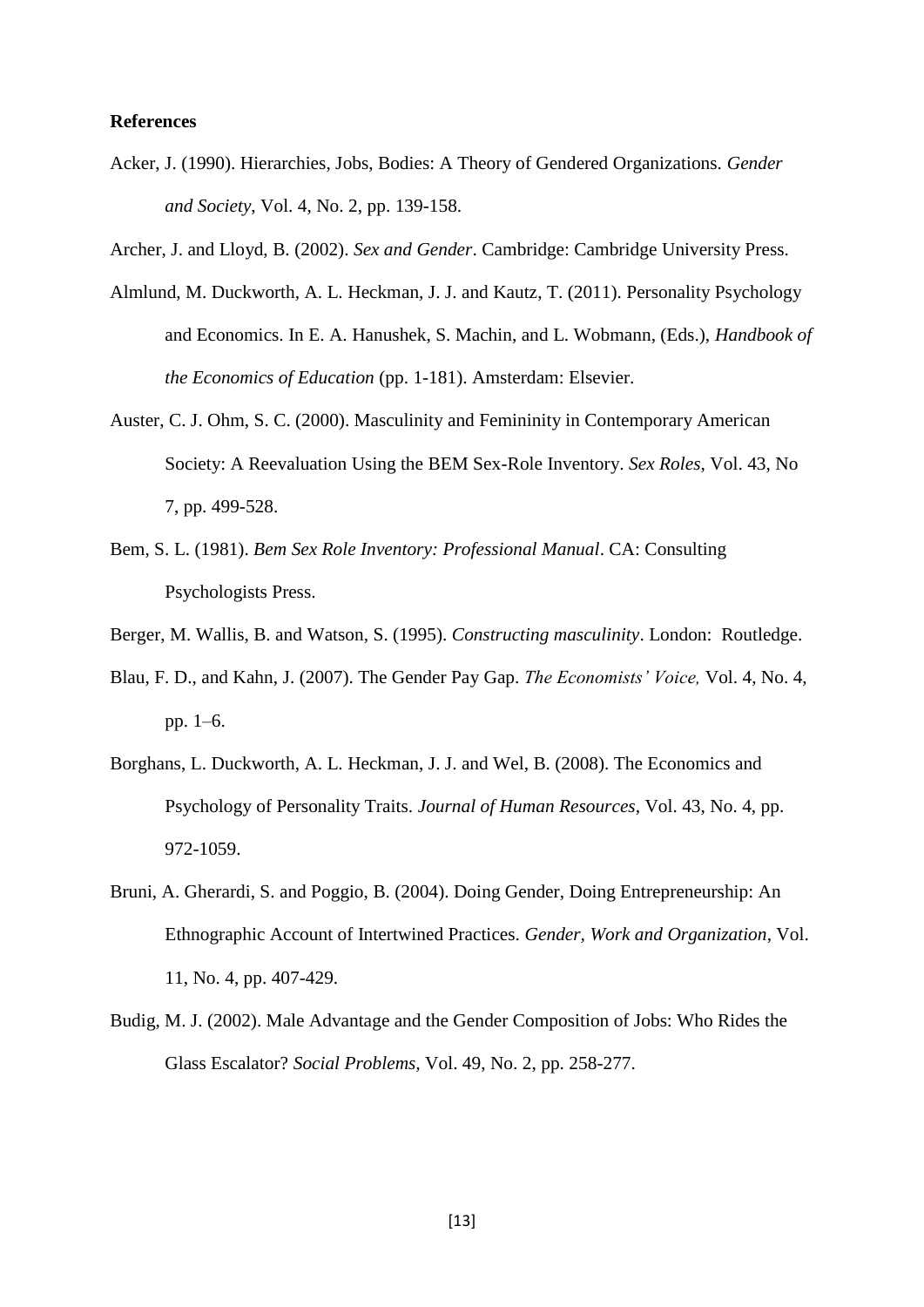- Calvo-Salguero, A. García-Martínez, A. M. Á. and Monteoliva, A. (2008). Differences Between and Within Genders in Gender Role Orientation According to Age and Level of Education. *Sex Roles*, Vol. 58, No. 7-8, 535–548.
- Connell, R. W. (1987). *Gender and Power: Society, the Person and Sexual Politics*. Cambridge: Polity Press.
- Cornwall, A. and Lindisfarne, N. (1994). *Dislocating Masculinity: Comparative Ethnographies*. London: Routledge.
- Dennis, M. R. and Kunkel, A. D. (2004). Perceptions of Men, Women, and CEOs: The Effects of Gender Identity, *Social Behavior and Personality*, Vol. 32, No. 2, pp. 166- 168.
- Drydakis, N. (2015). Sexual Orientation Discrimination in the United Kingdom's Labour Market: A Field Experiment, *Human Relations*, Vol. 68, No. 11, pp 1769–1796.
- Drydakis, N. (2014). Bullying at School and Labour Market Outcomes. *International Journal of Manpower,* No. 35, Vol. 8, pp. 1185-1211.
- Drydakis, N. (2015). The Effect of Sexual Activity on Wages. *International Journal of Manpower,* No. 36, Vol. 2, pp. 192-215.
- Drydakis, N. (2017). Brain Types and Wages. *Manchester School*, Vol. 85, No. 2, pp. 183- 211.
- Eagly, A. H., and Steffen, V. J. (1984). Gender Stereotypes Stem from the Distribution of Men and Women into Social Roles. *Journal of Personality and Social Psychology*, Vol. 46, No. 4, pp. 735–754.
- Eagly, A. H., Wood,W. and Diekman, A. B. (2000). Social Role Theory of Sex Differences and Similarities: A Current Appraisal, in T. Eckes. and H. M. Trautner, (Eds.),*The Developmental Social Psychology of Gender* (123–174). Mahwah, NJ: Erlbaum.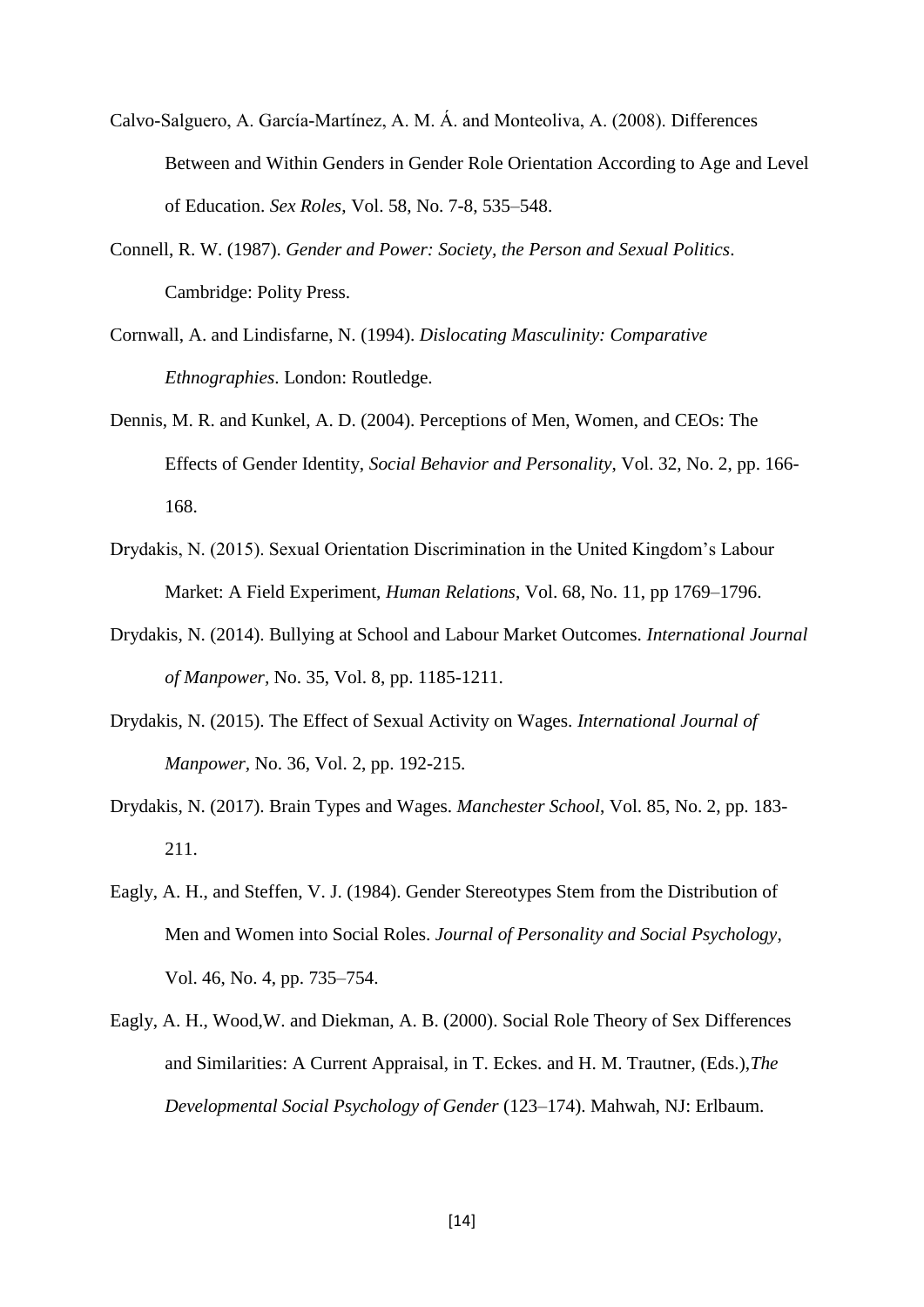- Eagly, A. H. (2005). Achieving Relational Authenticity in Leadership: Does Gender Matter? *Leadership Quarterly,* Vol. 16, No. 3, pp. 459-469.
- Forseth, U. (2005). Gendered Bodies and Boundary Setting in the Airline Industry. In D. Morgan, B. Brandth, and E. Kvande, (Eds.), *Gender, Body, Work*. London: Ashgate.
- Franzway, S. Sharp, R. Mills, Julie E. and Gill, J. (2009). Engineering Diversity: The Problem of Gender Equity in Engineering. *Frontiers: A Journal of Women's Studies*, Vol. 30, No. 1, pp. 89-106.
- Heckman, J. J. Stixrud, J. and Urzua, S. (2006). The Effects of Cognitive and Noncognitive Abilities on Labor Market Outcomes and Social Behavior. *Journal of Labor Economics*, Vol. 24, No. 3, pp. 411-482.
- Heilman, M. E. (2012). Gender Stereotypes and Workplace Bias*. Research in Organizational Behavior*, Vol. 32, pp. 113-135.
- Hewlett, A. S. and Luce, C. B. (2005). Off Ramps and On Ramps: Keeping Talented Women on the Road to Success. *Harvard Business Review*, Vol. 83, No. 3, pp. 43-46.
- Holt, C. L. and Ellis, J. B. (1998). Assessing the Current Validity of the BEM Sex-Role Inventory. *Sex Roles*, Vol. 39, No. 11-12, pp. 929-941.
- Honeyman, K. and Goodman, J. (1991). Women's Work, Gender Conflict, and Labour Markets in Europe, 1500-1900. *Economic History Review*. Vol. 44, No. 4, pp. 608- 628.
- Koenig, A. M. Eagly, A. H. Mitchell, A. A. and Ristikari, T. (2011). Are Leader Stereotype Masculine? A Meta-Analysis of Three Research Paradigms. *Psychological Bulletin*, Vol. 137, No. 4, pp. 616-642.
- Kolb, J.A. (1999). The Effect of Gender Role, Attitude Toward Leadership, and Self-Confidence on Leader Emergence: Implications for Leadership Development. *Human Resource Development Quarterly*, Vol. 10, No. 4, pp. 305-320.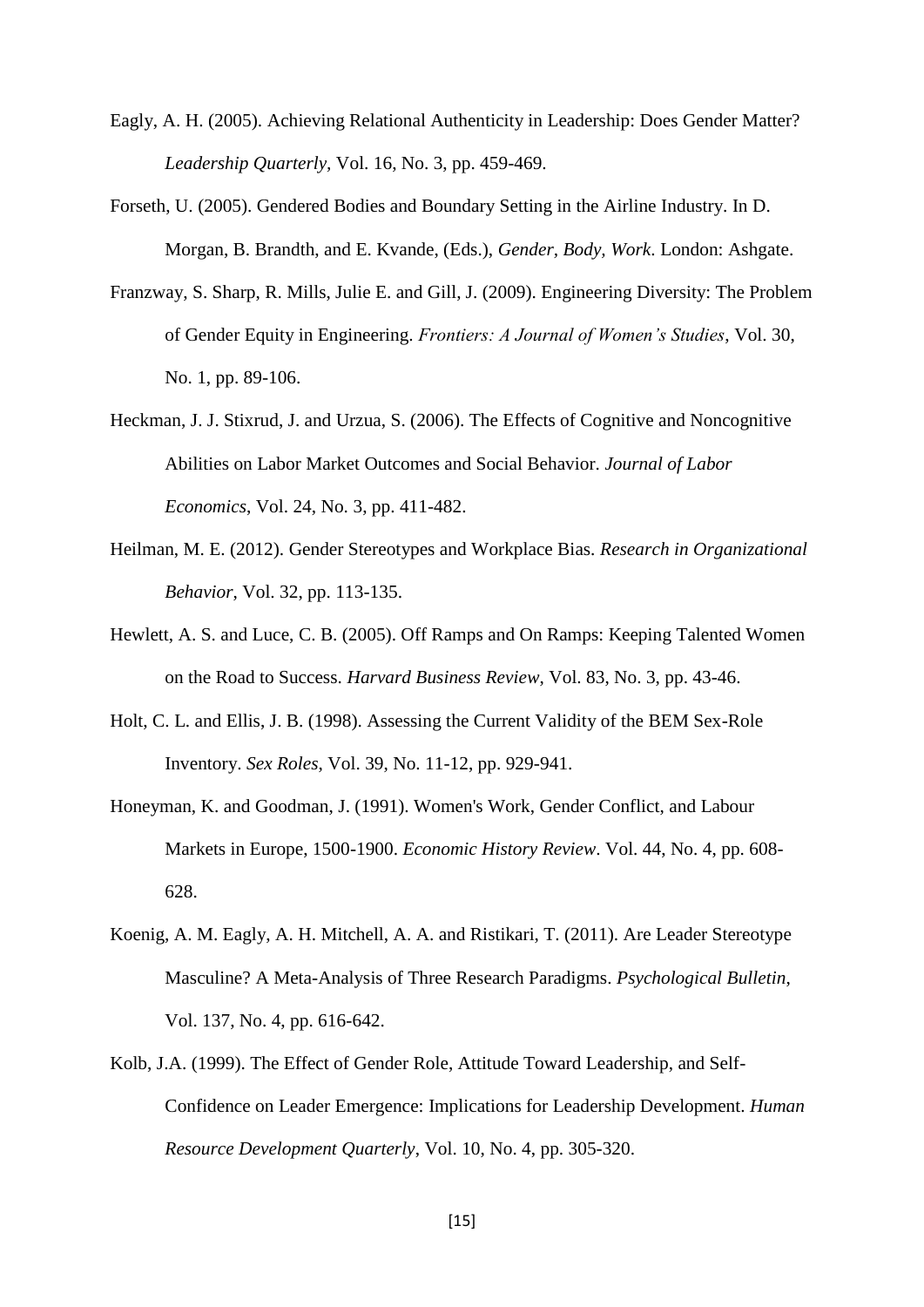- Lefkowitz, E. S. and Zeldow, P. B. (2006). Masculinity and Femininity Predict Optimal Mental Health: A Belated Test of the Androgyny Hypothesis. *Journal of Personality Assessment*, Vol. 87, No. 1, pp. 95-101.
- Levin, P. (2001). Gendering the Market: Temporality, Work and Gender on a National Futures Exchange. *Work and Occupations*, Vol. 28, No. 1, pp. 112-130.
- Messerschmidt, James. (2004). Varieties of 'Real Men.' In M. S. Kimmel, and A. Aronson, (Eds.), *The Gendered Society Reader* (126-150). New York: Oxford University Press.
- Mueller, G. and Plug, S. E. (2006). Estimating the Effect of Personality on Male-Female Earnings. *Industrial and Labor Relations Review*, Vol. 60, No. 1, pp. 3-22.
- Nyhus, E. K. and Pons, E. (2005). The Effects of Personality on Earnings. *Journal of Economic Psychology*, Vol. 26, No. 3, pp. 363–384.
- Osborne Groves, M. (2005). How Important is Your Personality? Labor Market Returns to Personality for Women in the US and UK. *Journal of Economic Psychology*, Vol. 26, No. 6, pp. 827-841.
- Office for National Statistics. (2013). *Women in the Labour Market*. Newport: Office for National Statistics.
- O'Neil, O. A. and O'Reilly, C. A. (2010). Careers as Tournaments: The Impact of Sex and Gendered Organizational Culture Preferences on MBA's Income Attainment. *Journal of Organizational Behavior*, Vol. 31, pp. 856-876.
- Ozkan, T. and Lajunen, T. (2005). Masculinity, Femininity, and the BEM Sex Role Inventory in Turkey. *Sex Roles*, Vol. 52, No. 1-2, pp. 103-110.
- Prentice, D. A. and Carranza, E. (2002). What Women Should Be, Shouldn't Be, Are Allowed to Be, and Don't Have to be: The Contents of Prescriptive Gender Stereotypes. *Psychology of Women Quarterly*, Vol. 26, No. 4, pp. 269-281.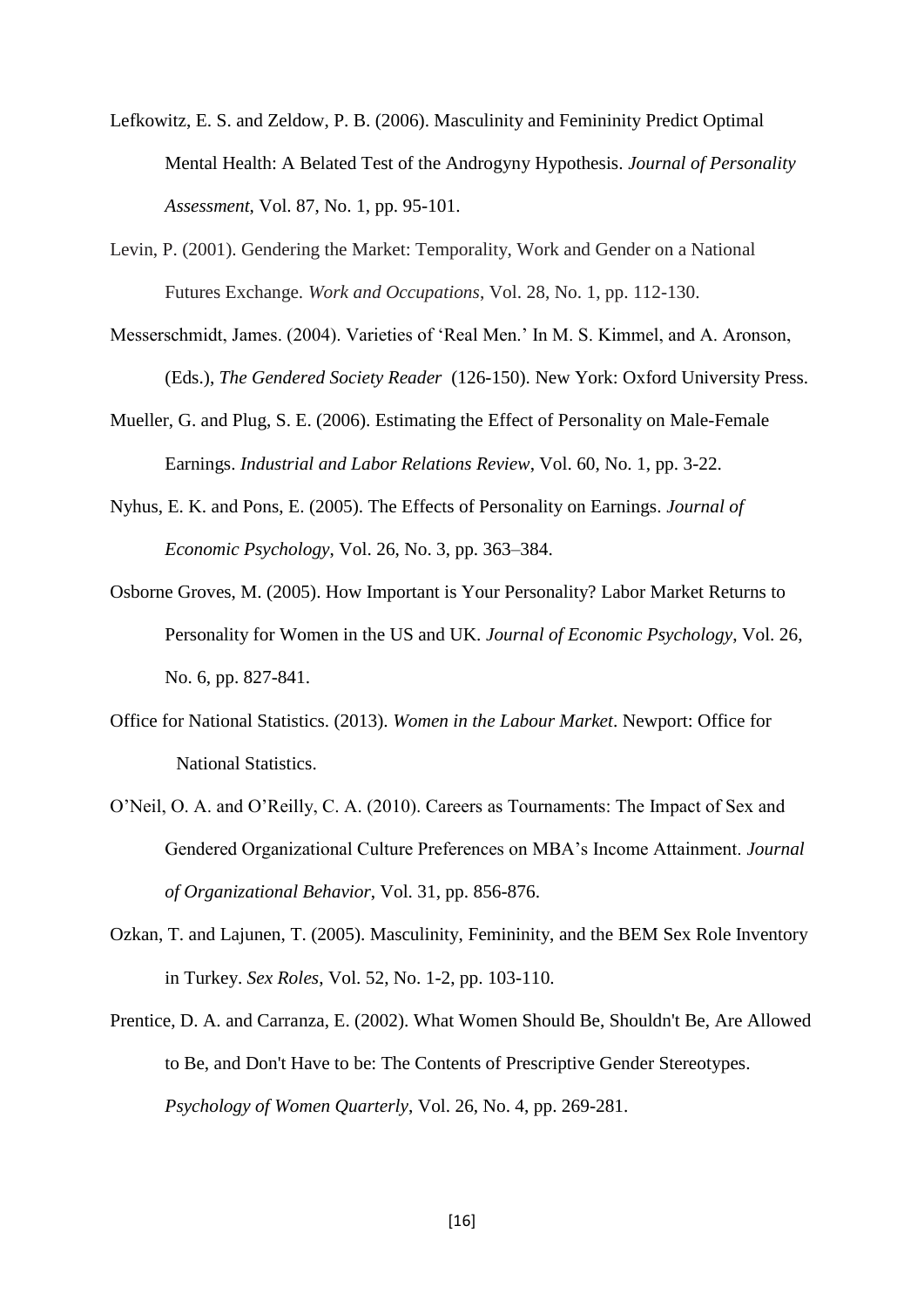- Rudman, L. A. and Phelan, J. E. (2008). Backlash Effects for Disconfirming Gender Stereotypes in Organizations. In A. P. Brief, and B. M. Staw, (Eds*.), Research in Organizational Behaviour* (4: 61-79). New York, Elsevier.
- Schein, V. E. (2001). A Global Look at Psychological Barriers to Women's Progress in Management. *Journal of Social Issues*, Vol. 57, No. 4, pp. 675-688.
- Vongas, J. G. and Al Hajj, R. (2015). The Evolution of Empathy and Women's Precarious Leadership Appointments. *Frontiers in Psychology*, Vol. 6, pp. 1751-1765.
- Waddel, G. R. (2006). Labor Market Consequences of Poor Attitude and Low Self-Esteem in Youth. *Economic Inquire,* Vol. 44, No. 1, pp. 69-97.
- Wajcman, J. (2000). Feminism Facing Industrial relations in Britain. *British Journal of Industrial Relations*. Vol. 38, No.2, pp. 183-201.
- Wayne, J. H. and Cordeiro, B. L. (2003). Who is Good Organizational Citizen? Social Perception of Male and Female Employees Who Use Family Leave. *Sex Roles*, Vol. 49, No. 5-6 ,pp. 233-246.
- Weichselbaumer, D. (2004). Is It Sex or Personality? The Impact of Sex Stereotypes on Discrimination in Applicant Selection. *Easter Economic Journal*, Vol. 30, No. 2, pp. 159-186.
- Weichselbaumer, D. and Winter-Ebmer, R. (2005). A Metaanalysis of the International Gender Wage Gap. *Journal of Economic Surveys,* Vol. 19, No. 3, pp. 483–511.
- Williams, J. E. and Best, D. L. (1990). *Measuring Sex Stereotypes: A Multinational Study*. CA: Sage Publications.
- Williams, M. J. Levy Paluck, E. and Spender-Rodgers J. (2010). The Masculinity of Money: Automatic Stereotypes Predict Gender Differences in Estimated Wages. *Psychology of Women Quarterly*, Vol. 34, No. 1, pp. 7-10.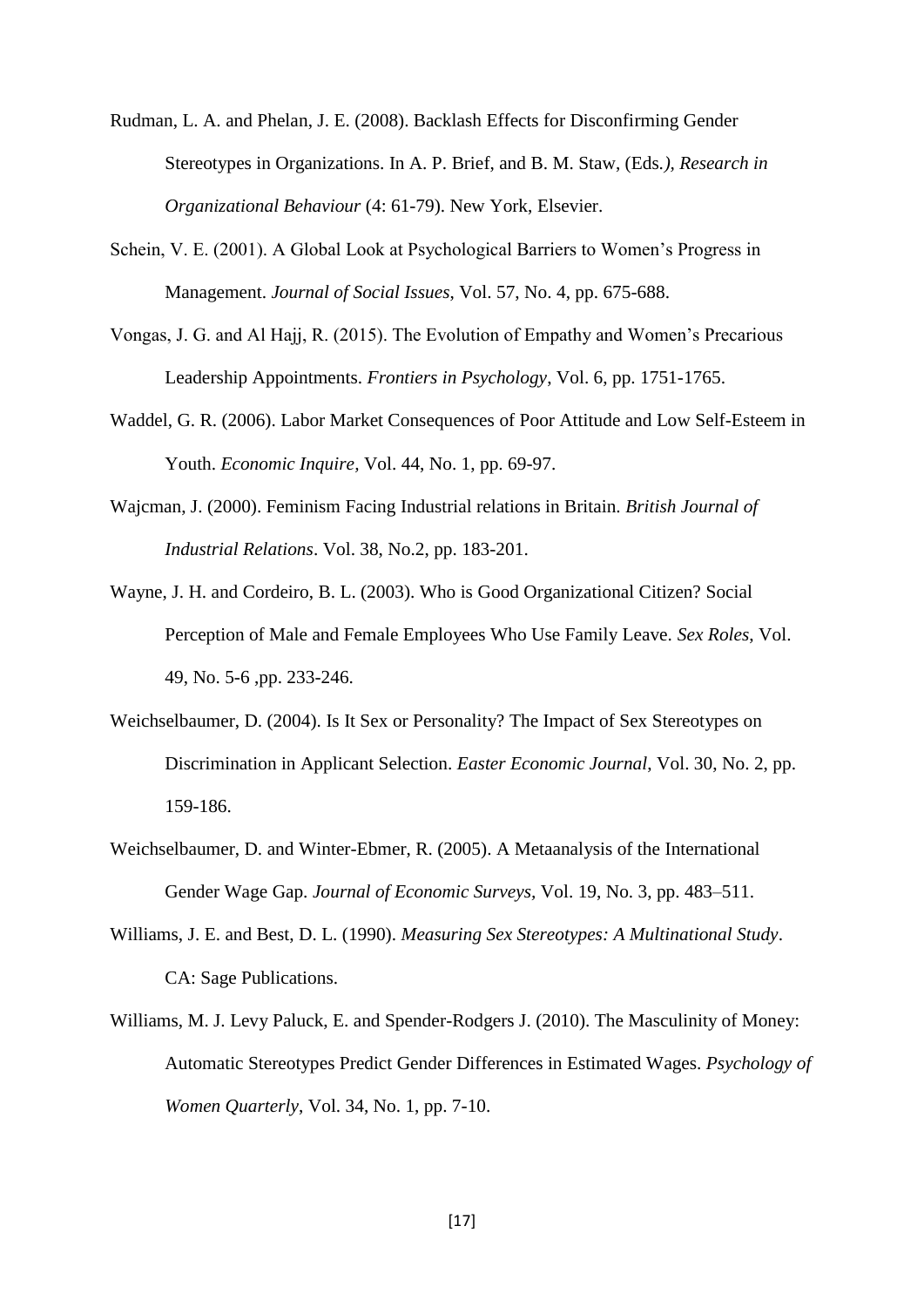- WorldPay Zinc, (2013). Attitudes in the Workplace: A Study of Sexism and Discrimination in Britain. London: WorldPay Zinc and Vision Critical.
- Wong, M. L. (2005). Subtextual Gendering Processes: A Study of Japanese Retail Firms in Hong Kong. *Human Relations*, Vol. 58, No. 2, pp. 249-276.
- Xiumei, Y. Meifang, W. and Qing, Z. (2012). Effects of Gender Stereotypes on Spontaneous Trait Inferences and the Moderating Role of Gender Schematicity: Evidence from Chinese Undergraduates. *Social Cognition*, Vol. 30, No. 2, pp. 220–231.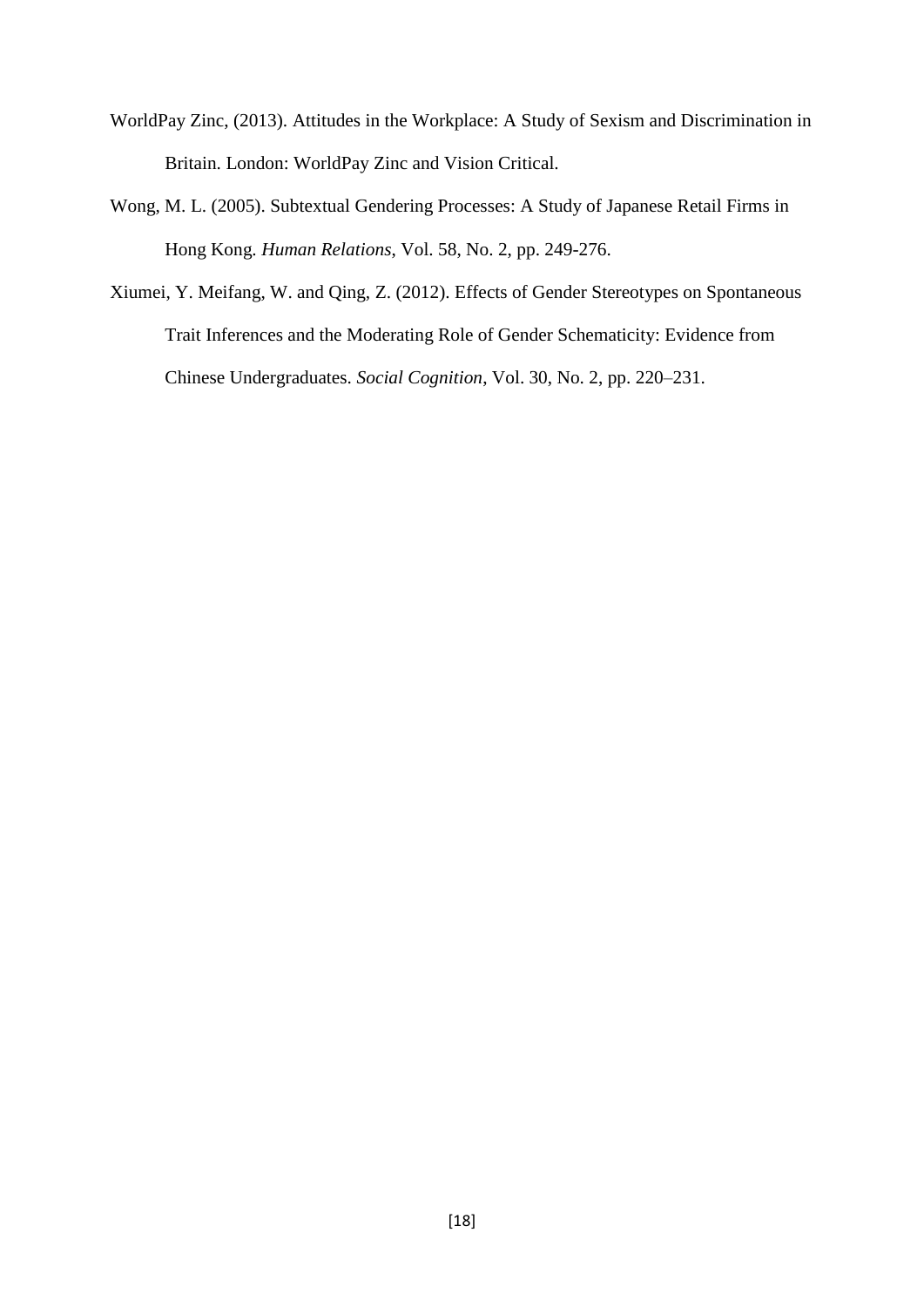Table 1. Access to occupations

| <b>Outcomes</b><br>Jobs | Jobs | Neither<br>Invited | At least<br>one<br>invited | Both<br>invited | Only<br>women<br>with<br>masculine<br>personality<br>traits were<br>invited | Only<br>women<br>with<br>feminine<br>personality<br>traits were<br>invited | Net difference |                         | $\chi^2$<br>test |
|-------------------------|------|--------------------|----------------------------|-----------------|-----------------------------------------------------------------------------|----------------------------------------------------------------------------|----------------|-------------------------|------------------|
|                         |      |                    | (1)                        |                 | (2)                                                                         | (3)                                                                        | $(2)-(3)$      | $[(2)-(3)]/(1)$<br>$\%$ |                  |
| <b>Business</b> jobs    | 138  | 73                 | 65                         | 39              | 21                                                                          | 5                                                                          | 16             | 24.6                    | $8.2*$           |
| Education               | 117  | 82                 | 35                         | 17              | 13                                                                          | 5                                                                          | 8              | 22.8                    | $2.8***$         |
| Social services         | 96   | 57                 | 39                         | 20              | 15                                                                          | $\overline{4}$                                                             | 11             | 28.2                    | $5.1**$          |
| Total                   | 351  | 212                | 139                        | 76              | 49                                                                          | 14                                                                         | 35             | 25.1                    | $16.1*$          |

*Notes: The null hypothesis is "Both applicants are treated unfavourably equally often," that is, (2) = (3). \*Statistically significant at the 1% level. \*\*Statistically significant at the 5% level. \*\*\*Statistically significant at the 10% level.*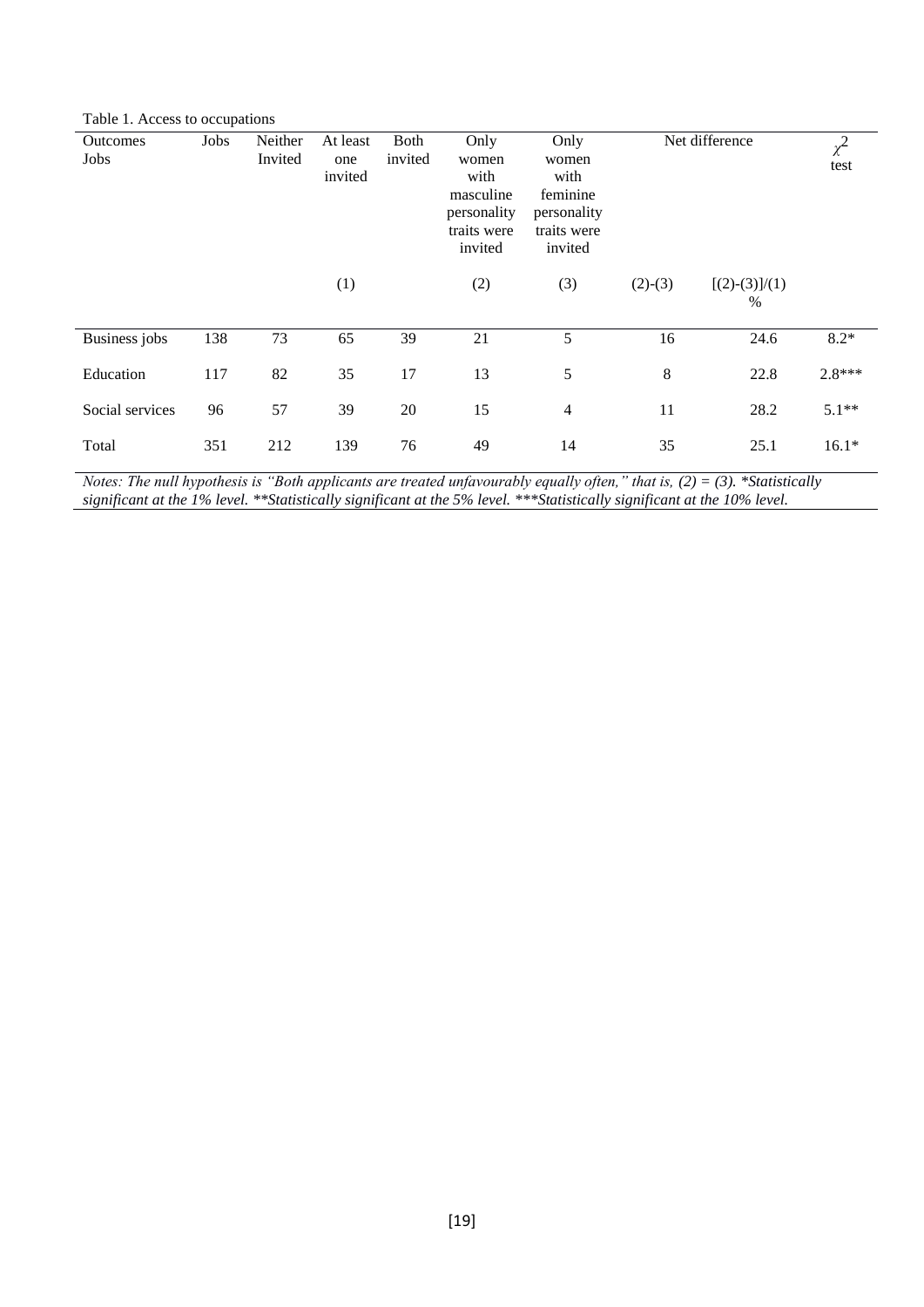| $1000$ $\approx$ . $2000$ y it is allegated with $\approx$<br>Occupations | Women with         | Women with         |            |  |
|---------------------------------------------------------------------------|--------------------|--------------------|------------|--|
|                                                                           |                    |                    | t-test     |  |
|                                                                           | masculine          | feminine           |            |  |
|                                                                           | personality traits | personality traits |            |  |
|                                                                           |                    |                    |            |  |
| Business jobs                                                             | 29,172.4           | 27,750.1           | 1,943**    |  |
|                                                                           | (2,341.1)          | (2,408.5)          |            |  |
|                                                                           | $n=29$             | $n=24$             |            |  |
|                                                                           |                    |                    |            |  |
| Education                                                                 | 26,263.1           | 25,133.3           | $1,405***$ |  |
|                                                                           | (2,445.9)          | (2,166.8)          |            |  |
|                                                                           | $n=19$             | $n=15$             |            |  |
|                                                                           |                    |                    |            |  |
| Social services                                                           | 25,523.8           | 24,600.1           | 1,233      |  |
|                                                                           | (2,441.7)          | (1.843.9)          |            |  |
|                                                                           | $n=21$             | $n=15$             |            |  |
|                                                                           |                    |                    |            |  |
| Total                                                                     | 27,260.8           | 26,148.1           | $2.131**$  |  |
|                                                                           |                    |                    |            |  |
|                                                                           | (3,042.1)          | (2.645.1)          |            |  |
|                                                                           | $n=69$             | $n = 54$           |            |  |
|                                                                           |                    |                    |            |  |

### Table 2. Entry level annual wages (£)

*Note: Standard deviations are in parentheses. \*\*Statistically significant at the 5% level.* 

*\*\*\*Statistically significant at the 10% level.*